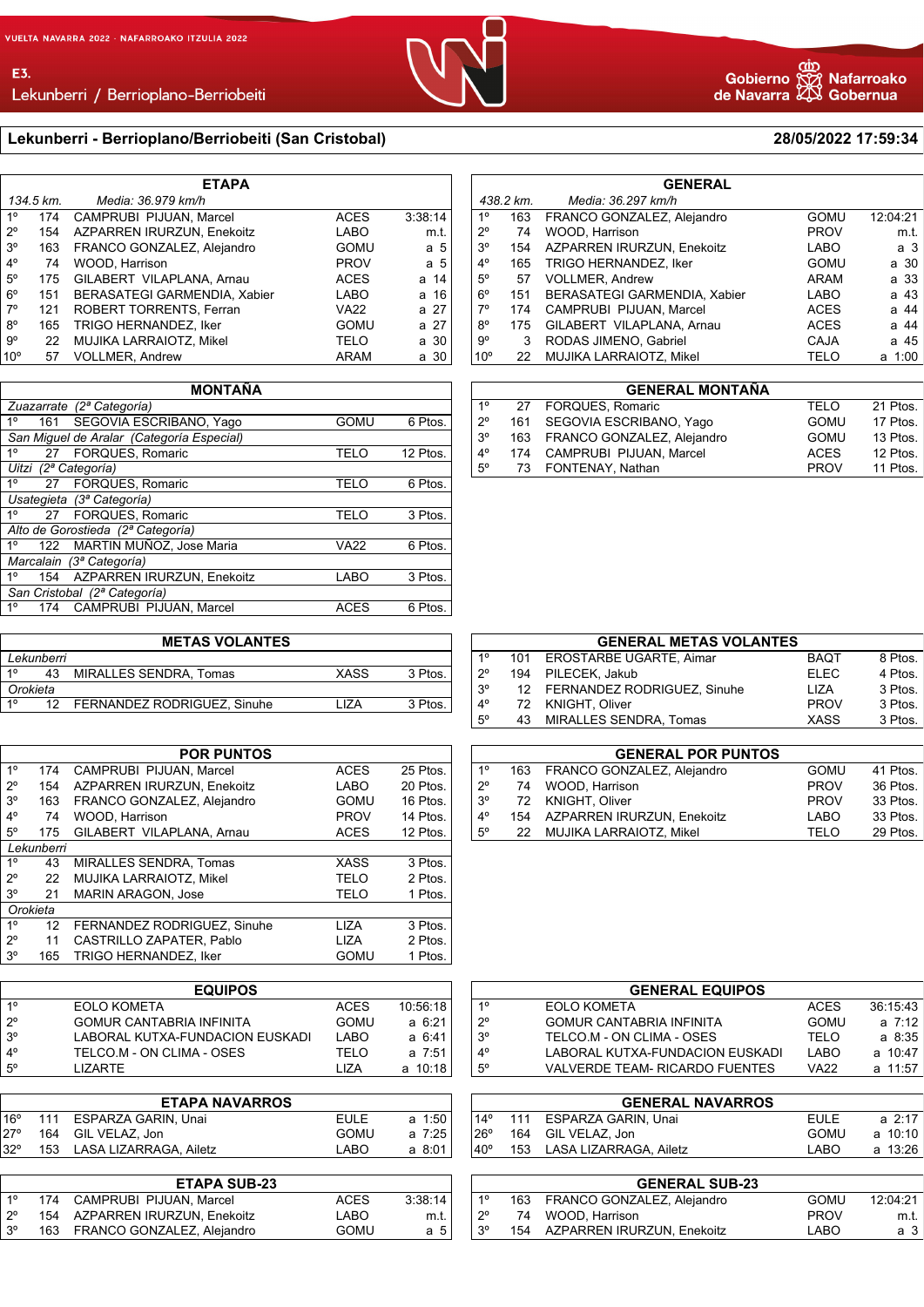



Lekunberri / Berrioplano-Berriobeiti

|                            |                      | Lekunberri - Berrioplano/Berriobeiti (San Cristobal)           |                          |            |                                      | 134,5 kms.                                                       | 28/05/2022 17:59:41 |
|----------------------------|----------------------|----------------------------------------------------------------|--------------------------|------------|--------------------------------------|------------------------------------------------------------------|---------------------|
|                            | <b>ETAPA</b>         |                                                                |                          |            |                                      | <b>MEDIA: 36,979 km/h</b>                                        | Pag. 1              |
| $1^{\circ}$                | 174                  | CAMPRUBI PIJUAN, Marcel                                        | <b>ESP</b>               |            | S <sub>2</sub> 3                     | EOLO KOMETA                                                      | 3:38:14             |
| $2^{\circ}$                | 154                  | AZPARREN IRURZUN, Enekoitz                                     | <b>ESP</b>               |            | S <sub>2</sub> 3                     | LABORAL KUTXA-FUNDACION EUSKADI                                  | m.t.                |
| 3°                         | 163                  | FRANCO GONZALEZ, Alejandro                                     | <b>ESP</b>               |            | S <sub>2</sub> 3                     | <b>GOMUR CANTABRIA INFINITA</b>                                  | a <sub>5</sub>      |
| 4°                         | 74                   | WOOD, Harrison                                                 | <b>GBR</b>               |            | S <sub>23</sub>                      | AVC AIX EN PROVENCE                                              | a <sub>5</sub>      |
| $5^{\circ}$<br>$6^{\circ}$ | 175<br>151           | GILABERT VILAPLANA, Arnau<br>BERASATEGI GARMENDIA, Xabier      | <b>ESP</b><br><b>ESP</b> |            | S <sub>2</sub> 3<br>S <sub>23</sub>  | <b>EOLO KOMETA</b><br>LABORAL KUTXA-FUNDACION EUSKADI            | a 14<br>a 16        |
| $7^{\circ}$                | 121                  | ROBERT TORRENTS, Ferran                                        | <b>ESP</b>               |            | ELI                                  | VALVERDE TEAM- RICARDO FUENTES                                   | a 27                |
| $8^{\circ}$                | 165                  | TRIGO HERNANDEZ, Iker                                          | <b>ESP</b>               |            | S <sub>23</sub>                      | <b>GOMUR CANTABRIA INFINITA</b>                                  | a 27                |
| 9°                         | 22                   | MUJIKA LARRAIOTZ, Mikel                                        | <b>ESP</b>               |            | ELI                                  | TELCO.M - ON CLIMA - OSES                                        | a 30                |
| 10 <sup>o</sup>            |                      | 57 VOLLMER, Andrew                                             | <b>USA</b>               |            | S <sub>2</sub> 3                     | ARABAY CYCLING FRIENDLY BALEAR                                   | a 30                |
| 11°                        | 3                    | RODAS JIMENO, Gabriel                                          | <b>ESP</b>               |            | S <sub>2</sub> 3                     | CAJA RURAL - ALEA                                                | a 34                |
| $12^{\circ}$               | 11                   | CASTRILLO ZAPATER, Pablo                                       | <b>ESP</b>               |            | S <sub>2</sub> 3                     | <b>LIZARTE</b>                                                   | a 1:17              |
| 13°<br>$14^{\circ}$        | 171                  | 12 FERNANDEZ RODRIGUEZ, Sinuhe<br>PIETROBON, Andrea            | <b>ESP</b><br>ITA.       |            | S <sub>23</sub><br>ELI               | <b>LIZARTE</b><br><b>EOLO KOMETA</b>                             | a 1:17<br>a 1:22    |
| 15°                        | 27                   | FORQUES, Romaric                                               | <b>FRA</b>               |            | <b>ELI</b>                           | TELCO.M - ON CLIMA - OSES                                        | a 1:36              |
| $16^{\circ}$               | 111                  | ESPARZA GARIN, Unai                                            | <b>ESP</b>               | NAV        | S23                                  | <b>GRUPO EULEN - NUUK</b>                                        | $a$ 1:50            |
| 17°                        | 122                  | MARTIN MUÑOZ, Jose Maria                                       | <b>ESP</b>               |            | S <sub>2</sub> 3                     | VALVERDE TEAM- RICARDO FUENTES                                   | $a \t 5:48$         |
| 18°                        | 95                   | CAVIA SANZ, Daniel                                             | <b>ESP</b>               |            | S <sub>2</sub> 3                     | EISER-HIRUMET                                                    | $a$ 2:50            |
| 19°                        | 35                   | REY VAZQUEZ, Martin                                            | <b>ESP</b>               |            | S <sub>23</sub>                      | VIGO-RIAS BAIXAS                                                 | a 5:27              |
| $20^{\circ}$               | 72                   | KNIGHT, Oliver                                                 | <b>GBR</b>               |            | S <sub>2</sub> 3                     | AVC AIX EN PROVENCE                                              | a 5:27              |
| 21°                        | 43                   | MIRALLES SENDRA, Tomas                                         | <b>ESP</b>               |            | <b>ELI</b>                           | <b>ESSAX</b>                                                     | a 6:32              |
| $22^{\circ}$<br>23°        | 126<br>123           | PALOMEQUE FERNANDEZ, Ivan<br>FAURA ASENSIO, Jose Luis          | ESP<br><b>ESP</b>        |            | S <sub>2</sub> 3<br>S <sub>2</sub> 3 | VALVERDE TEAM- RICARDO FUENTES<br>VALVERDE TEAM- RICARDO FUENTES | a 6:51<br>a 6:51    |
| $24^{\circ}$               | 21                   | <b>MARIN ARAGON, Jose</b>                                      | <b>ESP</b>               |            | S <sub>23</sub>                      | TELCO.M - ON CLIMA - OSES                                        | a 7:21              |
| $25^{\circ}$               | 142                  | COLLAZOS GORRIZ, Carlos                                        | <b>ESP</b>               |            | <b>ELI</b>                           | DRONE HOPPER GSPORT GRUP TORMO                                   | a 7:25              |
| $26^{\circ}$               | 84                   | DE CLERCQ, Seppe                                               | BEL                      |            | S <sub>2</sub> 3                     | <b>BASSO TEAM FLANDERS</b>                                       | a 7:25              |
| $27^\circ$                 | 164                  | GIL VELAZ, Jon                                                 | <b>ESP</b>               | NAV        | S23                                  | GOMUR CANTABRIA INFINITA                                         | a 7:25              |
| 28°                        | 85                   | VAN ASBROECK, Maarten                                          | <b>BEL</b>               |            | S <sub>2</sub> 3                     | <b>BASSO TEAM FLANDERS</b>                                       | a 7:32              |
| 29°                        | 135                  | GUZMAN VELAZQUEZ, Ismael                                       | <b>ESP</b>               |            | S <sub>23</sub>                      | GLOBALIA-ZAMORA ENAMORA                                          | a 7:35              |
| $30^{\circ}$<br>31°        |                      | 147 LAHAV, Omer                                                | <b>ISR</b><br><b>GUA</b> |            | S <sub>2</sub> 3<br>S <sub>2</sub> 3 | DRONE HOPPER GSPORT GRUP TORMO                                   | a 7:42<br>a 7:42    |
| $32^{\circ}$               | 153                  | 61 CHUMIL GONZALEZ, Sergio Geovani<br>LASA LIZARRAGA, Ailetz   | ESP                      | NAV        | S <sub>2</sub> 3                     | ALUMINIOS CORTIZO<br>LABORAL KUTXA-FUNDACION EUSKADI             | a 8:01              |
| $33^{\circ}$               | 144                  | GARCIA GOZALVEZ, Pablo                                         | <b>ESP</b>               |            | S <sub>2</sub> 3                     | DRONE HOPPER GSPORT GRUP TORMO                                   | a 8:17              |
| $34^\circ$                 | 173                  | OIOLI, Manuel                                                  | ITA                      |            | S <sub>2</sub> 3                     | <b>EOLO KOMETA</b>                                               | a 9:20              |
| 35°                        | 17                   | JIMENEZ ARIAS, Dylan Roberto                                   | <b>CRC</b>               |            | S <sub>23</sub>                      | <b>LIZARTE</b>                                                   | a 9:20              |
| 36°                        | 32                   | GONZALEZ QUINTANA, Asier Pablo                                 | <b>ESP</b>               |            | <b>ELI</b>                           | VIGO-RIAS BAIXAS                                                 | a 9:20              |
| $37^\circ$                 | 87                   | <b>BROUWERS, Emile</b>                                         | <b>BEL</b>               |            | S <sub>2</sub> 3                     | <b>BASSO TEAM FLANDERS</b>                                       | a 9:20              |
| 38°<br>39°                 |                      | 26 CASTILLO VILLA, Juan Camilo                                 | COL<br><b>ESP</b>        |            | S <sub>2</sub> 3<br>S <sub>2</sub> 3 | TELCO.M - ON CLIMA - OSES<br><b>EOLO KOMETA</b>                  | a 9:20<br>a 9:20    |
| $40^{\circ}$               | 25                   | 172 SERRANO RODRIGUEZ, Javier<br>SMRECZEK, Kacper Marek        | <b>POL</b>               |            | S <sub>2</sub> 3                     | TELCO.M - ON CLIMA - OSES                                        | a 9:20              |
| 41°                        | 83                   | DE VET, Sander                                                 | <b>BEL</b>               |            | S <sub>2</sub> 3                     | <b>BASSO TEAM FLANDERS</b>                                       | a 9:20              |
| $42^{\circ}$               |                      | 132 ARIAS VILLANUEVA, Sergio                                   | <b>CRC</b>               |            | ELI                                  | GLOBALIA-ZAMORA ENAMORA                                          | a 9:20              |
| 43°                        |                      | 176 DOMINGUEZ VILCHEZ, David                                   | <b>ESP</b>               |            | S <sub>2</sub> 3                     | <b>EOLO KOMETA</b>                                               | a 9:20              |
| 44°                        |                      | 112 ZEA CONTRERAS, Luis Daniel                                 | COL                      |            | <b>ELI</b>                           | <b>GRUPO EULEN - NUUK</b>                                        | a 9:20              |
| $45^{\circ}$               | 53                   | CURTO PELLICER, Edgar                                          | <b>ESP</b>               |            | ELI                                  | ARABAY CYCLING FRIENDLY BALEAR                                   | a 9:20              |
| $46^{\circ}$               | 6                    | ARRIOLA-BENGOA BEITIA, Julen                                   | <b>ESP</b>               |            | S <sub>2</sub> 3                     | CAJA RURAL - ALEA                                                | a 9:20              |
| 47°<br>48°                 | 94<br>$\overline{7}$ | GANZABAL BILBAO, Ander<br><b>GARCIA FRANCES, Pablo</b>         | <b>ESP</b><br>ESP        |            | S23<br>S <sub>2</sub> 3              | EISER-HIRUMET<br>CAJA RURAL - ALEA                               | a 9:20<br>a 9:27    |
| 49°                        | 81                   | DROOGMANS, Lars                                                | BEL                      |            | S23                                  | <b>BASSO TEAM FLANDERS</b>                                       | a 11:22             |
| $50^\circ$                 | 76                   | GUAY, Mathis                                                   | <b>FRA</b>               |            | S23                                  | AVC AIX EN PROVENCE                                              | a 11:56             |
| 51°                        | 71                   | DELCROS, Clement                                               | <b>FRA</b>               |            | ELI                                  | AVC AIX EN PROVENCE                                              | a 11:59             |
| $52^\circ$                 | 162                  | GONZALEZ SEGURADO, Jorge                                       | <b>ESP</b>               |            | S <sub>2</sub> 3                     | GOMUR CANTABRIA INFINITA                                         | a 12:07             |
| 53°                        | 124                  | <b>GEERLINGS MARTINEZ, Sergio</b>                              | ESP                      |            | S23                                  | VALVERDE TEAM- RICARDO FUENTES                                   | a 13:09             |
| $54^{\circ}$               | $\mathbf{1}$         | LOPEZ DE ABETXUKO JIMENEZ, Andoni                              | ESP                      |            | ELI                                  | CAJA RURAL - ALEA                                                | a 14:56             |
| $55^\circ$<br>56°          | 14<br>103            | URIARTE BELZUNEGI, Diego<br>DIAZ ALVAREZ, Alex                 | ESP<br>ESP               | NAV        | S23<br>S <sub>2</sub> 3              | LIZARTE<br><b>BAQUE TEAM</b>                                     | a 14:56<br>a 15:01  |
| $57^\circ$                 | 77                   | RAUS, Jerome                                                   | BEL                      |            | S <sub>2</sub> 3                     | AVC AIX EN PROVENCE                                              | a 20:41             |
| $58^\circ$                 | 207                  | CARRERA FUENTES, Dylber Denylson                               | COL                      |            | ELI                                  | CONSTRUCCIONES QODA                                              | a 20:41             |
| $59^\circ$                 | 16                   | AZNAR VIJUESCA, Unai                                           | ESP                      | <b>NAV</b> | S <sub>2</sub> 3                     | <b>LIZARTE</b>                                                   | a 20:41             |
| $60^\circ$                 | 44                   | MOLINA GIL, Hector Ferney                                      | COL                      |            | S <sub>2</sub> 3                     | ESSAX                                                            | a 20:41             |
| 61°                        | 177                  | MINOIA, Sebastiano                                             | ITA                      |            | S23                                  | <b>EOLO KOMETA</b>                                               | a 20:41             |
| $62^{\circ}$               | 193                  | ALVAREZ MARTINEZ, Pablo                                        | <b>ESP</b>               |            | S <sub>2</sub> 3                     | ELECTRO ALAVESA - ZUIA                                           | a 20:41             |
| 63°<br>$64^{\circ}$        | 195<br>187           | SAENZ HERRERA, Miguel Leon<br>KRAWIEC, Kacper Jakub            | <b>ESP</b><br><b>POL</b> |            | S <sub>2</sub> 3<br>S23              | ELECTRO ALAVESA - ZUIA                                           | a 20:41<br>a 20:41  |
| $65^{\circ}$               | 197                  | PEREZ ROIS, Eneko                                              | <b>ESP</b>               |            | S23                                  | HOSTAL LATORRE EDERLAN<br>ELECTRO ALAVESA - ZUIA                 | a 20:43             |
| $66^{\circ}$               |                      | 115 AZKARATE MORENO, Asier                                     | ESP                      |            | S23                                  | <b>GRUPO EULEN - NUUK</b>                                        | a 20:43             |
| $67^\circ$                 | 2                    | LOPEZ CUESTA, Joseba                                           | ESP                      |            | S23                                  | CAJA RURAL - ALEA                                                | a 20:43             |
| $68^{\circ}$               | 62                   | RUJANO VELAZQUEZ, Jeison Jose                                  | <b>VEN</b>               |            | S <sub>2</sub> 3                     | ALUMINIOS CORTIZO                                                | a 21:48             |
| $69^\circ$                 | 167                  | ALVAREZ RODRIGUEZ, Rodrigo                                     | <b>ESP</b>               |            | ELI                                  | GOMUR CANTABRIA INFINITA                                         | a 21:48             |
| 70°                        | 152                  | ARAKAMA ZEBERIO, Jon                                           | ESP                      |            | S <sub>2</sub> 3                     | LABORAL KUTXA-FUNDACION EUSKADI                                  | a 22:14             |
| 71°                        | 96                   | URIONABARRENETXEA ARANBARRI, Asier                             | ESP                      |            | S <sub>2</sub> 3                     | EISER-HIRUMET                                                    | a 22:14             |
| $72^{\circ}$               | 106                  | ONAINDIA ARRIZABALAGA, Beñat<br>73º 127 LOZANO NAVARRO, Adrian | ESP<br>ESP               |            | S <sub>2</sub> 3<br>S <sub>2</sub> 3 | <b>BAQUE TEAM</b><br>VALVERDE TEAM- RICARDO FUENTES              | a 22:14<br>a 22:14  |
|                            |                      |                                                                |                          |            |                                      |                                                                  |                     |





<u>රෝ</u>



Geiordana

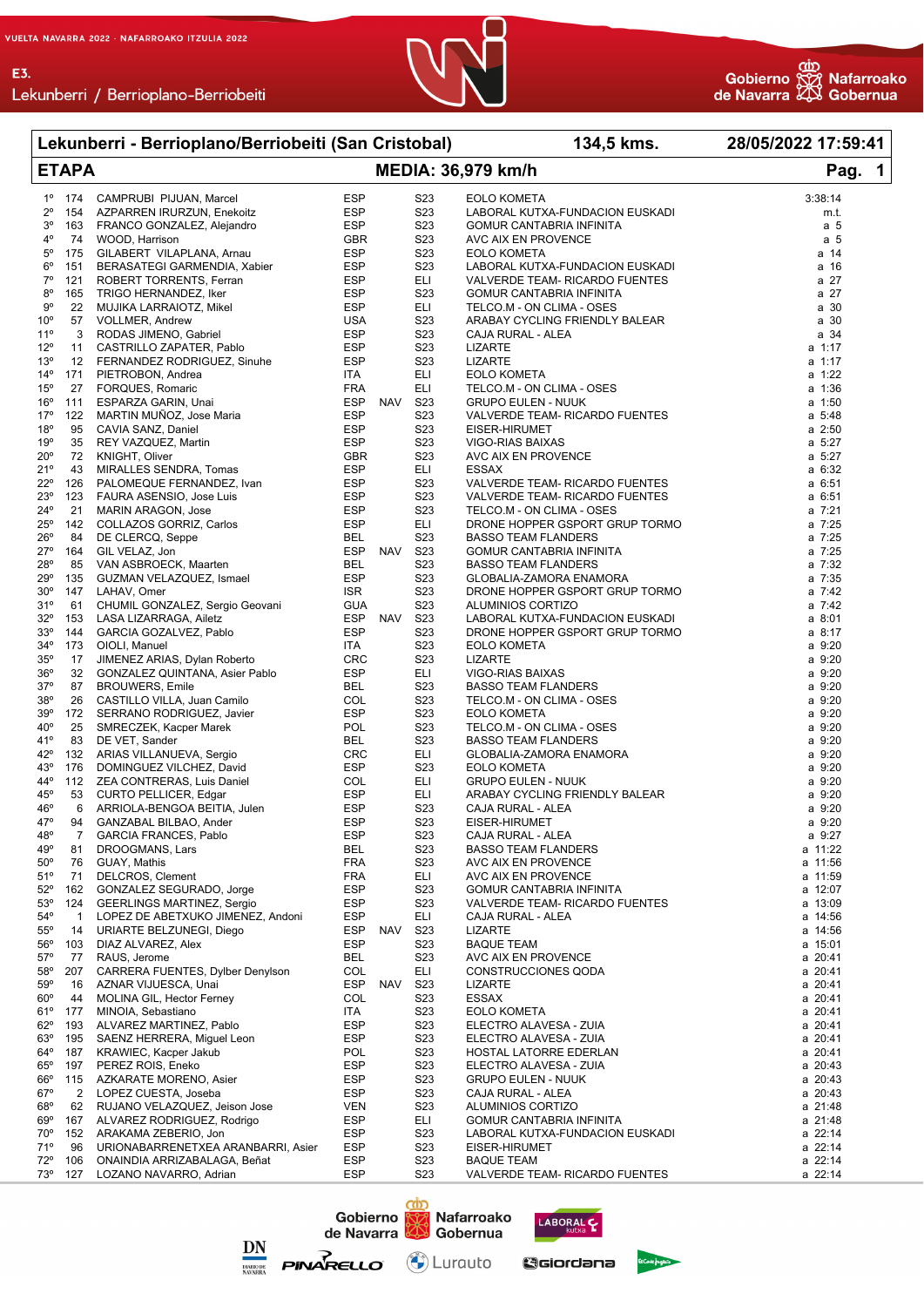E3.





|               |                  | Lekunberri - Berrioplano/Berriobeiti (San Cristobal)     |                          |            |                    | 134,5 kms.                                                  | 28/05/2022 17:59:41 |  |  |
|---------------|------------------|----------------------------------------------------------|--------------------------|------------|--------------------|-------------------------------------------------------------|---------------------|--|--|
| <b>ETAPA</b>  |                  |                                                          |                          |            | MEDIA: 36,979 km/h | Pag. 2                                                      |                     |  |  |
| 74°           | 104              | BENGOECHEA RELLOSO, Galder                               | <b>ESP</b>               |            | S <sub>2</sub> 3   | <b>BAQUE TEAM</b>                                           | a 22:14             |  |  |
| $75^{\circ}$  | 101              | EROSTARBE UGARTE, Aimar                                  | <b>ESP</b>               |            | S23                | <b>BAQUE TEAM</b>                                           | a 22:14             |  |  |
| 76°           | 86               | VANDERBEKE, Aiden                                        | <b>BEL</b>               |            | S <sub>2</sub> 3   | <b>BASSO TEAM FLANDERS</b>                                  | a 22:14             |  |  |
| 77°           | 82               | STOCKX, Aaron                                            | <b>BEL</b>               |            | S23                | <b>BASSO TEAM FLANDERS</b>                                  | a 22:14             |  |  |
| 78°           | 141              | PEÑUELA SANDOVAL, Francisco Joel                         | <b>VEN</b>               |            | S <sub>2</sub> 3   | DRONE HOPPER GSPORT GRUP TORMO                              | a 22:14             |  |  |
| 79°           | 92               | BARTRINA MORENO, Adria                                   | <b>ESP</b>               |            | S <sub>2</sub> 3   | EISER-HIRUMET                                               | a 22:21             |  |  |
| $80^\circ$    | 166              | GUTIERREZ VARGAS, Sergio                                 | <b>ESP</b>               |            | S <sub>23</sub>    | GOMUR CANTABRIA INFINITA                                    | a 23:31             |  |  |
| 81°           | 161              | SEGOVIA ESCRIBANO, Yago                                  | <b>ESP</b>               |            | <b>ELI</b>         | GOMUR CANTABRIA INFINITA                                    | a 23:31             |  |  |
| $82^\circ$    | 155              | MINTEGI CLAVER, Iker                                     | <b>ESP</b>               | <b>NAV</b> | S <sub>2</sub> 3   | LABORAL KUTXA-FUNDACION EUSKADI                             | a 24:15             |  |  |
| 83°           | 73               | FONTENAY, Nathan                                         | <b>FRA</b>               |            | S <sub>2</sub> 3   | AVC AIX EN PROVENCE                                         | a 24:38             |  |  |
| 84°           | 36               | TABOADA RODRIGUEZ, Andres                                | <b>ESP</b>               |            | S <sub>2</sub> 3   | VIGO-RIAS BAIXAS                                            | a 28:43             |  |  |
| $85^\circ$    | 181              | AZCONA URIARTE, Miguel                                   | <b>ESP</b>               | <b>NAV</b> | <b>ELI</b>         | HOSTAL LATORRE EDERLAN                                      | a 28:43             |  |  |
| $86^{\circ}$  | 202              | LIZASOAIN ECHEVERZ, Mikel                                | <b>ESP</b>               | <b>NAV</b> | S <sub>2</sub> 3   | <b>CONSTRUCCIONES QODA</b>                                  | a 28:43             |  |  |
| $87^\circ$    | 37               | <b>GARCIA ARAGONESES, Marcos</b>                         | <b>ESP</b>               |            | S <sub>2</sub> 3   | VIGO-RIAS BAIXAS                                            | a 29:03             |  |  |
| 88°           | 137              | MENDOZA FREITEZ, David Jose                              | <b>VEN</b>               |            | S <sub>2</sub> 3   | GLOBALIA-ZAMORA ENAMORA                                     | a 29:05             |  |  |
| 89°           | 133              | MARTINEZ BAYAN, Alejandro                                | <b>ESP</b>               |            | <b>ELI</b>         | GLOBALIA-ZAMORA ENAMORA                                     | a 29:05             |  |  |
| $90^{\circ}$  | 5                | FERNANDEZ GARCIA, Samuel                                 | <b>ESP</b>               |            | S <sub>2</sub> 3   | CAJA RURAL - ALEA                                           | a 29:16             |  |  |
| 91°           | 24               | JURIO SESMA, Jon                                         | <b>ESP</b>               | <b>NAV</b> | S23                | TELCO.M - ON CLIMA - OSES                                   | a 30:36             |  |  |
| $92^{\circ}$  | 56               | PLA MICO, Alfonso                                        | <b>ESP</b>               |            | <b>ELI</b>         | ARABAY CYCLING FRIENDLY BALEAR                              | a 31:02             |  |  |
| 93°           | 55               | LLANERAS CASAS, Pau                                      | <b>ESP</b>               |            | ELI                | ARABAY CYCLING FRIENDLY BALEAR                              | a 31:02             |  |  |
| $94^{\circ}$  | 4                | HAILEMICHAEL, Mulu                                       | ETH                      |            | ELI                | CAJA RURAL - ALEA                                           | a 31:06             |  |  |
| 95°           | 201              | OCAÑA GOIKOETXEA, Andoni                                 | <b>ESP</b>               | NAV        | S23                | CONSTRUCCIONES QODA                                         | a 31:06             |  |  |
| 96°           | 136              | REBOLLO MARTIN, Jose                                     | <b>ESP</b>               |            | S <sub>23</sub>    | GLOBALIA-ZAMORA ENAMORA                                     | a 31:06             |  |  |
| 97°           | 143              | GINES QUILEZ, Sergio                                     | <b>ESP</b>               |            | <b>ELI</b>         | DRONE HOPPER GSPORT GRUP TORMO                              | a 31:06             |  |  |
| 98°           | 54               | GONZALEZ MARQUEZ, Ruben                                  | <b>ESP</b>               |            | ELI                | ARABAY CYCLING FRIENDLY BALEAR                              | a 31:06             |  |  |
| 99°           | 194              | PILECEK, Jakub                                           | <b>CZE</b>               |            | S23                | ELECTRO ALAVESA - ZUIA                                      | a 31:10             |  |  |
| $100^\circ$   | 47               | MOSCARDO HERNANDEZ, Oscar                                | <b>ESP</b>               |            | <b>ELI</b>         | <b>ESSAX</b>                                                | a 33:32             |  |  |
| 101°          | 185              | RUBIO CALVO, Guillermo                                   | <b>ESP</b>               |            | S23                | HOSTAL LATORRE EDERLAN                                      | a 33:32             |  |  |
| 102°          | 46               | HOPKINS, Kaden Luke                                      | <b>BER</b>               |            | S <sub>2</sub> 3   | <b>ESSAX</b>                                                | a 33:32             |  |  |
| 103°          | 156              | LORENZO PENA, Sergio                                     | <b>ESP</b>               |            | S <sub>2</sub> 3   | LABORAL KUTXA-FUNDACION EUSKADI                             | a 33:32             |  |  |
| 104°          | 66               | ROJAS VALDEZ, Carlos Santiago                            | MEX                      |            | S <sub>2</sub> 3   | ALUMINIOS CORTIZO                                           | a 33:32             |  |  |
| 105°          | 203              | URANGA ODRIOZOLA, Jagoba                                 | <b>ESP</b>               |            | S23                | <b>CONSTRUCCIONES QODA</b>                                  | a 34:12             |  |  |
| 106°          | 192              | AROZENA DOMINGUEZ, Aner                                  | <b>ESP</b>               |            | S <sub>2</sub> 3   | ELECTRO ALAVESA - ZUIA                                      | a 34:14             |  |  |
| 107°          | 31               | ARA PEREZ, Pablo                                         | <b>ESP</b>               |            | S <sub>2</sub> 3   | VIGO-RIAS BAIXAS                                            | a 34:17             |  |  |
| 108°          | 13               | CARRASCOSA MILLER, Pablo                                 | <b>ESP</b>               |            | S <sub>2</sub> 3   | <b>LIZARTE</b>                                              | a 34:17             |  |  |
| 109°          | 182              | IRIGOYEN IRAZOKI, Mikel                                  | <b>ESP</b>               | <b>NAV</b> | S <sub>2</sub> 3   | HOSTAL LATORRE EDERLAN                                      | a 34:17             |  |  |
| $110^{\circ}$ | 157              | LOPEZ ISLA, Ander                                        | <b>ESP</b>               |            | S <sub>2</sub> 3   | LABORAL KUTXA-FUNDACION EUSKADI                             | a 34:22             |  |  |
| 111°          | 191              | <b>ARROIABE MELO, Erik</b>                               | <b>ESP</b>               |            | S <sub>2</sub> 3   | ELECTRO ALAVESA - ZUIA                                      | a 34:24             |  |  |
|               | <b>RETIRADOS</b> |                                                          |                          |            |                    |                                                             |                     |  |  |
|               | 23               | SEMINARIO SANCHEZ, Iker<br>AGUILERA CANO, Abraham        | <b>ESP</b><br><b>ESP</b> |            |                    | TELCO.M - ON CLIMA - OSES<br>ARABAY CYCLING FRIENDLY BALEAR |                     |  |  |
|               | 51<br>52         |                                                          | <b>ESP</b>               |            |                    |                                                             |                     |  |  |
|               | 63               | CASTELLANO, Victor                                       |                          |            |                    | ARABAY CYCLING FRIENDLY BALEAR<br>ALUMINIOS CORTIZO         |                     |  |  |
|               |                  | MARTINEZ HUERTA, Jorge Fabrizio                          | MEX                      |            |                    |                                                             |                     |  |  |
|               | 65               | JIMENEZ RETANA, John Estefano                            | <b>CRC</b>               |            |                    | ALUMINIOS CORTIZO                                           |                     |  |  |
|               | 105              | ZOILO ELEXGARAY, Unai                                    | <b>ESP</b>               |            |                    | <b>BAQUE TEAM</b>                                           |                     |  |  |
|               | 107<br>113       | ROMERO ALVAREZ, Francisco de Borja<br>GARCIA DIAZ, Julen | <b>ESP</b><br><b>ESP</b> |            |                    | <b>BAQUE TEAM</b><br><b>GRUPO EULEN - NUUK</b>              |                     |  |  |
|               |                  |                                                          |                          |            |                    |                                                             |                     |  |  |
|               | 116<br>125       | CAMINO ARTEAGA, Eder<br>POU ALGABA, Joan Antoni          | <b>ESP</b><br><b>ESP</b> |            |                    | <b>GRUPO EULEN - NUUK</b><br>VALVERDE TEAM- RICARDO FUENTES |                     |  |  |
|               | 134              |                                                          | <b>ESP</b>               |            |                    |                                                             |                     |  |  |
|               |                  | GALVEZ LOPEZ, Jorge                                      |                          |            |                    | GLOBALIA-ZAMORA ENAMORA                                     |                     |  |  |
|               | 145              | ALIAGA ALBEROLA, Cristian                                | <b>ESP</b>               |            |                    | DRONE HOPPER GSPORT GRUP TORMO                              |                     |  |  |
|               | 184              | AURRECOECHEA MARTIN, Hector                              | <b>ESP</b>               |            |                    | HOSTAL LATORRE EDERLAN                                      |                     |  |  |
|               | 186              | LLORENTE RUIZ, Ruben                                     | <b>ESP</b>               |            |                    | HOSTAL LATORRE EDERLAN                                      |                     |  |  |
|               | 196              | LARRAZABAL OCHOA, Oihan                                  | <b>ESP</b>               |            |                    | ELECTRO ALAVESA - ZUIA                                      |                     |  |  |

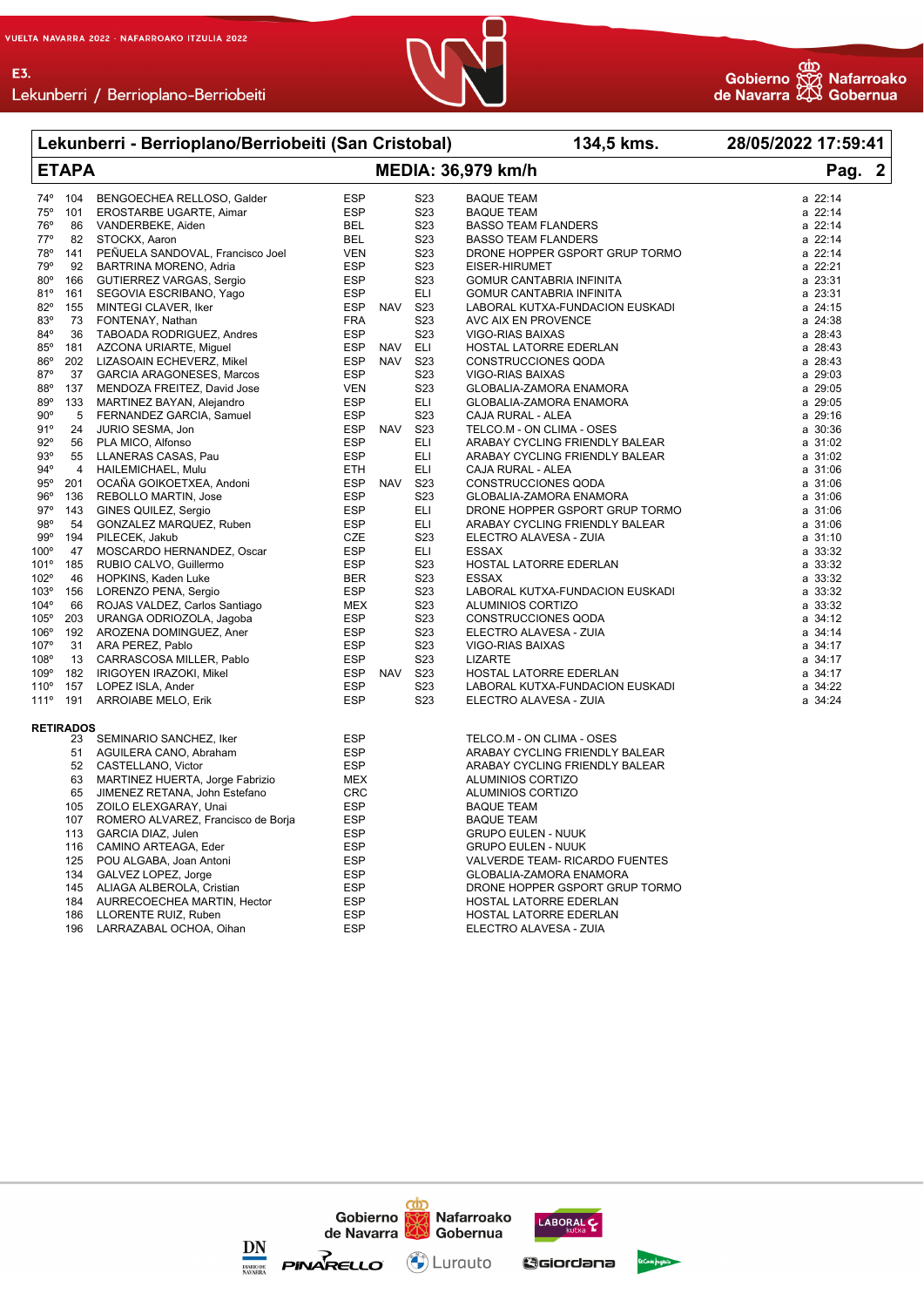E3.



#### **PUNTOS ETAPA**

|     | Lekunberri |                         |            | Km: 53.6                  | <b>PUN</b> |
|-----|------------|-------------------------|------------|---------------------------|------------|
| 10  | 43         | MIRALLES SENDRA. Tomas  | <b>ESP</b> | ESSAX                     |            |
| 20  | 22         | MUJIKA LARRAIOTZ, Mikel | <b>ESP</b> | TELCO.M - ON CLIMA - OSES |            |
| -20 | 21         | MARIN ARAGON, Jose      | <b>ESP</b> | TELCO.M - ON CLIMA - OSES |            |

|    | Orokieta        |                             |            | Km:<br>98                       | <b>PUN</b> |
|----|-----------------|-----------------------------|------------|---------------------------------|------------|
| 10 | 12 <sup>°</sup> | FERNANDEZ RODRIGUEZ, Sinuhe | <b>ESP</b> | LIZARTE                         |            |
| າ  |                 | CASTRILLO ZAPATER, Pablo    | ESP        | LIZARTE                         |            |
| 20 | 165             | TRIGO HERNANDEZ, Iker       | <b>ESP</b> | <b>GOMUR CANTABRIA INFINITA</b> |            |

|              |     | Berrioplano / Berriobeiti (San Cristobal |            | Km: 134,5                       | <b>PUN</b> |
|--------------|-----|------------------------------------------|------------|---------------------------------|------------|
| $1^{\circ}$  | 174 | CAMPRUBI PIJUAN, Marcel                  | <b>ESP</b> | <b>EOLO KOMETA</b>              | 25         |
| $2^{\circ}$  | 154 | AZPARREN IRURZUN, Enekoitz               | <b>ESP</b> | LABORAL KUTXA-FUNDACION EUSKADI | 20         |
| $3^{\circ}$  | 163 | FRANCO GONZALEZ, Alejandro               | <b>ESP</b> | <b>GOMUR CANTABRIA INFINITA</b> | 16         |
| $4^{\circ}$  | 74  | WOOD, Harrison                           | <b>GBR</b> | AVC AIX EN PROVENCE             | 14         |
| $5^{\circ}$  | 175 | GILABERT VILAPLANA, Arnau                | <b>ESP</b> | <b>EOLO KOMETA</b>              | 12         |
| $6^{\circ}$  | 151 | <b>BERASATEGI GARMENDIA, Xabier</b>      | <b>ESP</b> | LABORAL KUTXA-FUNDACION EUSKADI | 10         |
| $7^\circ$    | 121 | ROBERT TORRENTS, Ferran                  | <b>ESP</b> | VALVERDE TEAM- RICARDO FUENTES  | 9          |
| $8^{\circ}$  | 165 | TRIGO HERNANDEZ, Iker                    | <b>ESP</b> | <b>GOMUR CANTABRIA INFINITA</b> | 8          |
| 9°           | 22  | MUJIKA LARRAIOTZ, Mikel                  | <b>ESP</b> | TELCO.M - ON CLIMA - OSES       |            |
| $10^{\circ}$ | 57  | <b>VOLLMER, Andrew</b>                   | <b>USA</b> | ARABAY CYCLING FRIENDLY BALEAR  | 6          |
| $11^{\circ}$ | 3   | RODAS JIMENO, Gabriel                    | <b>ESP</b> | CAJA RURAL - ALEA               | 5          |
| $12^{\circ}$ | 11  | CASTRILLO ZAPATER, Pablo                 | <b>ESP</b> | <b>LIZARTE</b>                  | 4          |
| $13^{\circ}$ | 12  | FERNANDEZ RODRIGUEZ, Sinuhe              | <b>ESP</b> | <b>LIZARTE</b>                  | 3          |
| $14^{\circ}$ | 171 | PIETROBON, Andrea                        | ITA.       | <b>EOLO KOMETA</b>              |            |
| $15^{\circ}$ | 27  | FORQUES, Romaric                         | <b>FRA</b> | TELCO.M - ON CLIMA - OSES       |            |

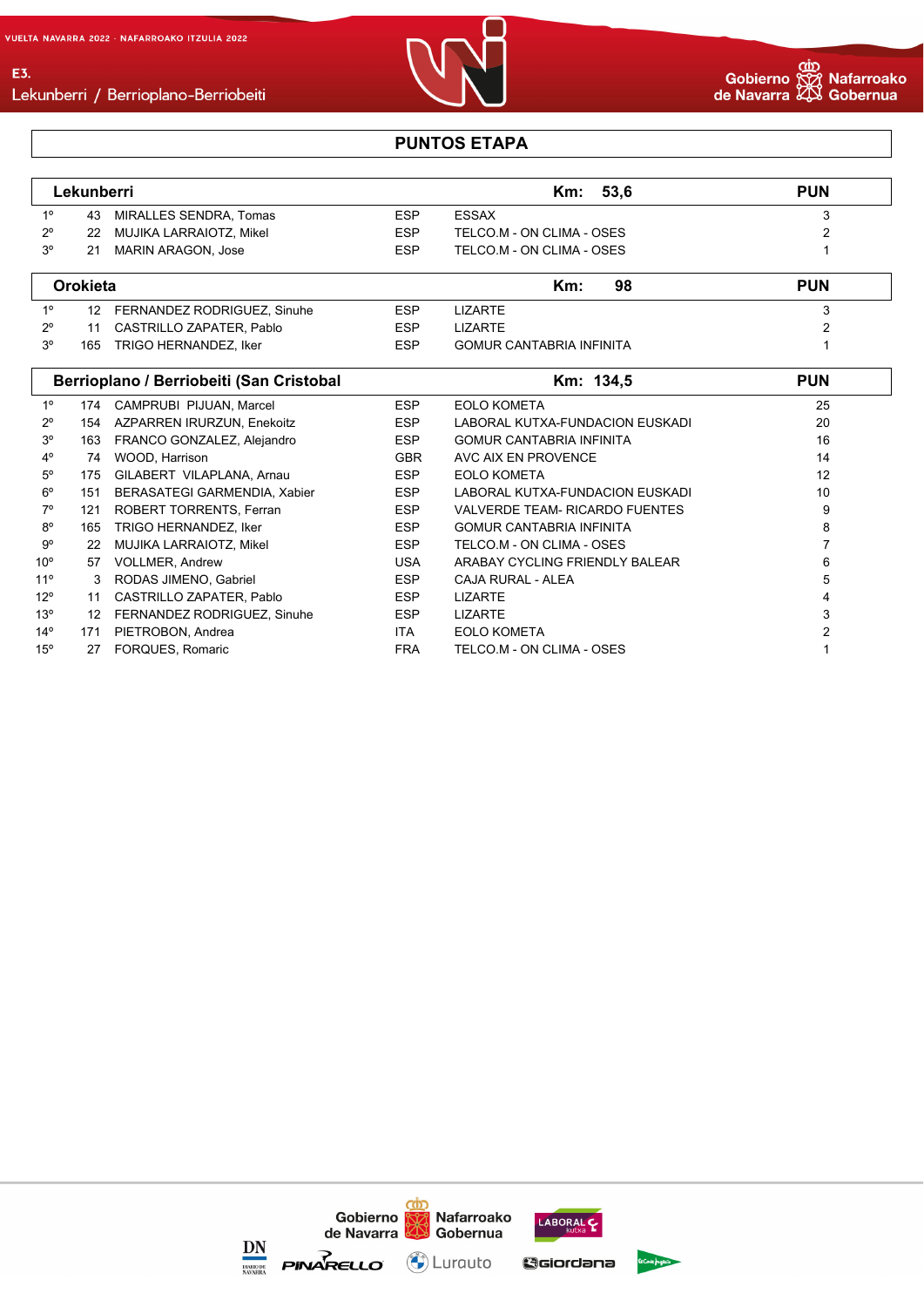

Lekunberri / Berrioplano-Berriobeiti

#### **ETAPA MONTAÑA**

|                                              | <b>Zuazarrate</b>                                                                                  |                                        | 8,5<br>$Km$ :                                                                            | (2ª Categoría)       |
|----------------------------------------------|----------------------------------------------------------------------------------------------------|----------------------------------------|------------------------------------------------------------------------------------------|----------------------|
| $1^{\circ}$<br>$2^{\circ}$<br>3 <sup>o</sup> | 161 SEGOVIA ESCRIBANO, Yago<br>14 URIARTE BELZUNEGI, Diego<br>12 FERNANDEZ RODRIGUEZ, Sinuhe       | <b>ESP</b><br><b>ESP</b><br><b>ESP</b> | <b>GOMUR CANTABRIA INFINITA</b><br><b>LIZARTE</b><br><b>LIZARTE</b>                      | 6<br>4<br>2          |
|                                              | San Miguel de Aralar                                                                               |                                        | 36,5<br>$Km$ :                                                                           | (Categoría Especial) |
| $1^{\circ}$<br>$2^{\circ}$<br>3 <sup>o</sup> | 27 FORQUES, Romaric<br>4 HAILEMICHAEL, Mulu<br><b>GARCIA FRANCES, Pablo</b><br>$7^{\circ}$         | <b>FRA</b><br><b>ETH</b><br><b>ESP</b> | TELCO.M - ON CLIMA - OSES<br>CAJA RURAL - ALEA<br><b>CAJA RURAL - ALEA</b>               | 12<br>8<br>4         |
| <b>Uitzi</b>                                 |                                                                                                    |                                        | 60,7<br>Km:                                                                              | (2ª Categoría)       |
| 1 <sup>°</sup><br>$2^{\circ}$<br>$3^{\circ}$ | 27 FORQUES, Romaric<br>GANZABAL BILBAO, Ander<br>94<br>DOMINGUEZ VILCHEZ, David<br>176             | <b>FRA</b><br><b>ESP</b><br><b>ESP</b> | TELCO.M - ON CLIMA - OSES<br>EISER-HIRUMET<br><b>EOLO KOMETA</b>                         | 6<br>4<br>2          |
|                                              | <b>Usategieta</b>                                                                                  |                                        | 63,3<br>$Km$ :                                                                           | (3ª Categoría)       |
| $1^{\circ}$<br>$2^{\circ}$<br>3 <sup>o</sup> | 27 FORQUES, Romaric<br>94<br>GANZABAL BILBAO, Ander<br>DOMINGUEZ VILCHEZ, David<br>176             | <b>FRA</b><br><b>ESP</b><br><b>ESP</b> | TELCO.M - ON CLIMA - OSES<br>EISER-HIRUMET<br><b>EOLO KOMETA</b>                         | 3<br>2               |
|                                              | Alto de Gorostieda                                                                                 |                                        | 91,4<br>Km:                                                                              | (2ª Categoría)       |
| $1^{\circ}$<br>$2^{\circ}$<br>3 <sup>o</sup> | 122 MARTIN MUÑOZ. Jose Maria<br>174 CAMPRUBI PIJUAN, Marcel<br>GILABERT VILAPLANA, Arnau<br>175    | <b>ESP</b><br><b>ESP</b><br><b>ESP</b> | <b>VALVERDE TEAM- RICARDO FUENTES</b><br><b>EOLO KOMETA</b><br><b>EOLO KOMETA</b>        | 6<br>$\overline{2}$  |
|                                              | <b>Marcalain</b>                                                                                   |                                        | Km: 116,4                                                                                | (3ª Categoría)       |
| $1^{\circ}$<br>$2^{\circ}$<br>3 <sup>o</sup> | 154 AZPARREN IRURZUN, Enekoitz<br>CAMPRUBI PIJUAN, Marcel<br>174<br>111<br>ESPARZA GARIN, Unai     | <b>ESP</b><br><b>ESP</b><br><b>ESP</b> | LABORAL KUTXA-FUNDACION EUSKADI<br><b>EOLO KOMETA</b><br><b>GRUPO EULEN - NUUK</b>       | 3<br>2               |
|                                              | <b>San Cristobal</b>                                                                               |                                        | Km: 134,2                                                                                | (2ª Categoría)       |
| $1^{\circ}$<br>$2^{\circ}$<br>3 <sup>o</sup> | 174 CAMPRUBI PIJUAN, Marcel<br>154 AZPARREN IRURZUN, Enekoitz<br>FRANCO GONZALEZ, Alejandro<br>163 | <b>ESP</b><br><b>ESP</b><br><b>ESP</b> | <b>EOLO KOMETA</b><br>LABORAL KUTXA-FUNDACION EUSKADI<br><b>GOMUR CANTABRIA INFINITA</b> | 6<br>2               |

#### **ETAPA METAS VOLANTES**

|                | Lekunberri                     |            | Km: 53,6                        | <b>PUN</b> |
|----------------|--------------------------------|------------|---------------------------------|------------|
| 1 <sup>0</sup> | MIRALLES SENDRA, Tomas<br>43   | <b>ESP</b> | ESSAX                           |            |
| $2^{\circ}$    | MUJIKA LARRAIOTZ, Mikel<br>22  | <b>ESP</b> | TELCO.M - ON CLIMA - OSES       |            |
| $3^{\circ}$    | MARIN ARAGON. Jose<br>21       | <b>ESP</b> | TELCO.M - ON CLIMA - OSES       |            |
| Orokieta       |                                |            | Km:<br>98                       | <b>PUN</b> |
| 10             | 12 FERNANDEZ RODRIGUEZ, Sinuhe | <b>ESP</b> | <b>LIZARTE</b>                  |            |
| $2^{\circ}$    | CASTRILLO ZAPATER, Pablo<br>11 | <b>ESP</b> | <b>LIZARTE</b>                  |            |
| $3^{\circ}$    | TRIGO HERNANDEZ. Iker<br>165   | <b>ESP</b> | <b>GOMUR CANTABRIA INFINITA</b> |            |





<u> රෝ</u>



Gaiordana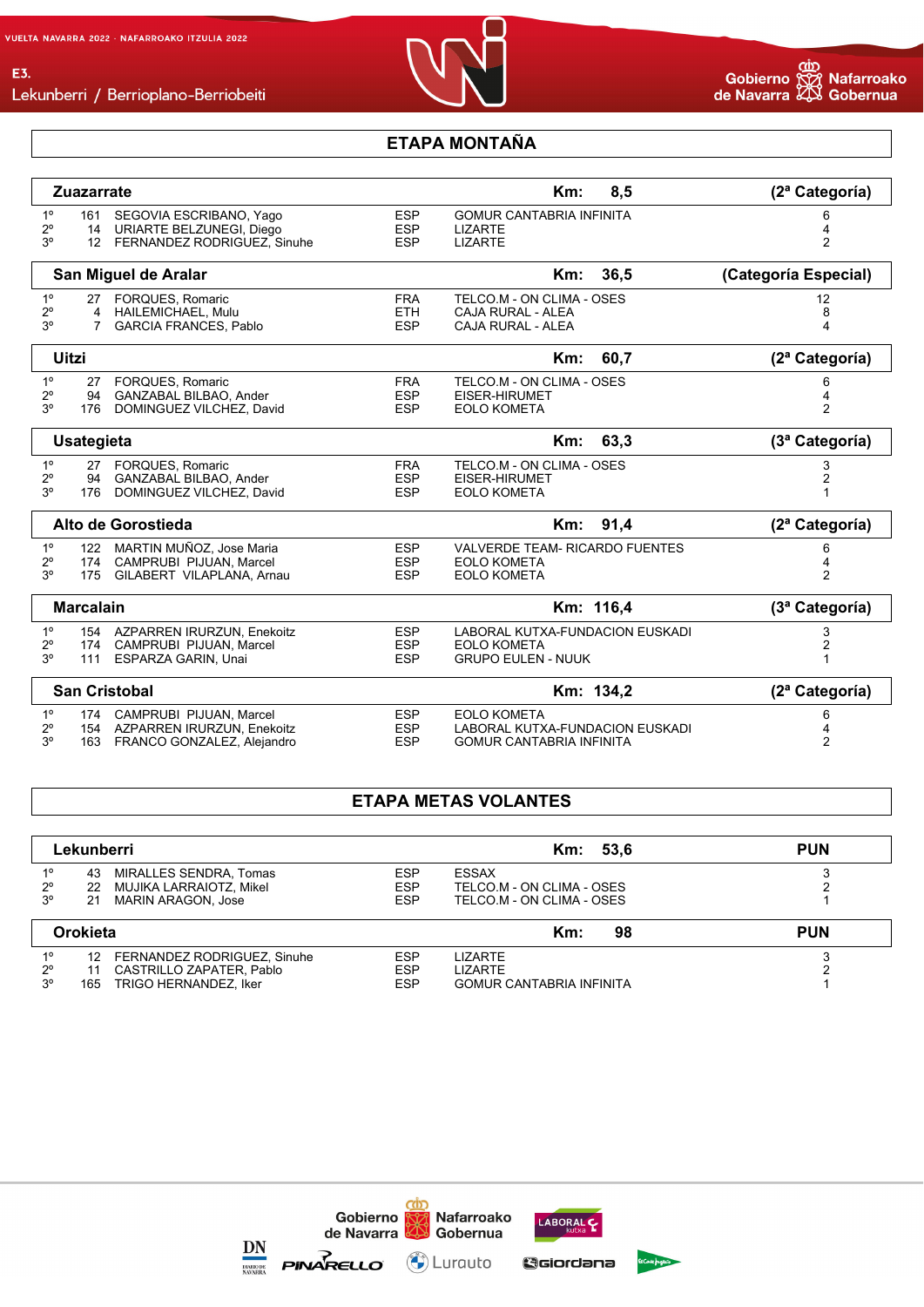

| Lekunberri - Berrioplano/Berriobeiti (San Cristobal) |                  |                                          |            | 134,5 kms.                      | 28/05/2022 18:00:18 |  |
|------------------------------------------------------|------------------|------------------------------------------|------------|---------------------------------|---------------------|--|
|                                                      |                  | <b>ETAPA SUB-23</b>                      |            | Pag. 1                          |                     |  |
|                                                      |                  | 1º 174 CAMPRUBI PIJUAN, Marcel           | <b>ESP</b> | <b>EOLO KOMETA</b>              | 3:38:14             |  |
|                                                      |                  | 2º 154 AZPARREN IRURZUN, Enekoitz        | <b>ESP</b> | LABORAL KUTXA-FUNDACION EUSKADI | m.t.                |  |
|                                                      |                  | 3º 163 FRANCO GONZALEZ, Alejandro        | <b>ESP</b> | <b>GOMUR CANTABRIA INFINITA</b> | a 5                 |  |
| 4°                                                   |                  | 74 WOOD, Harrison                        | <b>GBR</b> | AVC AIX EN PROVENCE             | a <sub>5</sub>      |  |
|                                                      |                  | 5º 175 GILABERT VILAPLANA, Arnau         | <b>ESP</b> | <b>EOLO KOMETA</b>              | a 14                |  |
|                                                      | $6^{\circ}$ 151  | BERASATEGI GARMENDIA, Xabier             | <b>ESP</b> | LABORAL KUTXA-FUNDACION EUSKADI | a 16                |  |
| $7^{\circ}$                                          |                  | 165 TRIGO HERNANDEZ, Iker                | <b>ESP</b> | <b>GOMUR CANTABRIA INFINITA</b> | a 27                |  |
| 8°                                                   |                  | 57 VOLLMER, Andrew                       | <b>USA</b> | ARABAY CYCLING FRIENDLY BALEAR  | a 30                |  |
| 9°                                                   | 3                | RODAS JIMENO, Gabriel                    | <b>ESP</b> | CAJA RURAL - ALEA               | a 34                |  |
| $10^{\circ}$                                         |                  | 11 CASTRILLO ZAPATER, Pablo              | <b>ESP</b> | LIZARTE                         | a 1:17              |  |
| $11^{\circ}$                                         |                  | 12 FERNANDEZ RODRIGUEZ, Sinuhe           | <b>ESP</b> | <b>LIZARTE</b>                  | a 1:17              |  |
| $12^{\circ}$                                         | 111              | ESPARZA GARIN, Unai                      | <b>ESP</b> | <b>GRUPO EULEN - NUUK</b>       | a 1:50              |  |
| $13^{\circ}$                                         |                  | 122 MARTIN MUÑOZ, Jose Maria             | <b>ESP</b> | VALVERDE TEAM- RICARDO FUENTES  | a 5:48              |  |
| $14^{\circ}$                                         |                  | 95 CAVIA SANZ, Daniel                    | <b>ESP</b> | EISER-HIRUMET                   | a 2:50              |  |
| $15^{\circ}$                                         | 35               | REY VAZQUEZ, Martin                      | <b>ESP</b> | VIGO-RIAS BAIXAS                | a 5:27              |  |
| $16^{\circ}$                                         |                  | 72 KNIGHT, Oliver                        | <b>GBR</b> | AVC AIX EN PROVENCE             | a 5:27              |  |
| 17°                                                  | 126              |                                          | <b>ESP</b> |                                 | a 6:51              |  |
|                                                      | 123              | PALOMEQUE FERNANDEZ, Ivan                | ESP        | VALVERDE TEAM- RICARDO FUENTES  | a 6:51              |  |
| 18°                                                  |                  | FAURA ASENSIO, Jose Luis                 |            | VALVERDE TEAM- RICARDO FUENTES  |                     |  |
| 19°                                                  | 21               | MARIN ARAGON, Jose                       | <b>ESP</b> | TELCO.M - ON CLIMA - OSES       | a 7:21              |  |
| $20^{\circ}$                                         | 84               | DE CLERCQ, Seppe                         | <b>BEL</b> | <b>BASSO TEAM FLANDERS</b>      | a 7:25              |  |
|                                                      | $21^{\circ}$ 164 | GIL VELAZ, Jon                           | <b>ESP</b> | <b>GOMUR CANTABRIA INFINITA</b> | a 7:25              |  |
| $22^{\circ}$                                         |                  | 85 VAN ASBROECK, Maarten                 | <b>BEL</b> | <b>BASSO TEAM FLANDERS</b>      | a 7:32              |  |
|                                                      | 23° 135          | GUZMAN VELAZQUEZ, Ismael                 | <b>ESP</b> | GLOBALIA-ZAMORA ENAMORA         | a 7:35              |  |
|                                                      | 24° 147          | LAHAV, Omer                              | ISR.       | DRONE HOPPER GSPORT GRUP TORMO  | a 7:42              |  |
| $25^{\circ}$                                         |                  | 61 CHUMIL GONZALEZ, Sergio Geovani       | <b>GUA</b> | ALUMINIOS CORTIZO               | a 7:42              |  |
|                                                      | 26° 153          | LASA LIZARRAGA, Ailetz                   | <b>ESP</b> | LABORAL KUTXA-FUNDACION EUSKADI | a 8:01              |  |
|                                                      | 27° 144          | GARCIA GOZALVEZ, Pablo                   | <b>ESP</b> | DRONE HOPPER GSPORT GRUP TORMO  | a 8:17              |  |
|                                                      |                  | 28° 173 OIOLI, Manuel                    | ITA        | <b>EOLO KOMETA</b>              | a 9:20              |  |
| $29^{\circ}$                                         | 17               | JIMENEZ ARIAS, Dylan Roberto             | <b>CRC</b> | <b>LIZARTE</b>                  | a 9:20              |  |
| $30^\circ$                                           | 87               | <b>BROUWERS, Emile</b>                   | <b>BEL</b> | <b>BASSO TEAM FLANDERS</b>      | a 9:20              |  |
| 31°                                                  |                  | 26 CASTILLO VILLA, Juan Camilo           | COL        | TELCO.M - ON CLIMA - OSES       | a 9:20              |  |
| $32^\circ$                                           |                  | 172 SERRANO RODRIGUEZ, Javier            | <b>ESP</b> | <b>EOLO KOMETA</b>              | a 9:20              |  |
| 33°                                                  | 25               | SMRECZEK, Kacper Marek                   | POL        | TELCO.M - ON CLIMA - OSES       | a 9:20              |  |
| 34°                                                  |                  | 83 DE VET, Sander                        | <b>BEL</b> | <b>BASSO TEAM FLANDERS</b>      | a 9:20              |  |
| 35°                                                  | 176              | DOMINGUEZ VILCHEZ, David                 | <b>ESP</b> | <b>EOLO KOMETA</b>              | a 9:20              |  |
| $36^{\circ}$                                         |                  | 6 ARRIOLA-BENGOA BEITIA, Julen           | ESP        | CAJA RURAL - ALEA               | a 9:20              |  |
| $37^\circ$                                           |                  | 94 GANZABAL BILBAO, Ander                | <b>ESP</b> | EISER-HIRUMET                   | a 9:20              |  |
| 38°                                                  |                  | 7 GARCIA FRANCES, Pablo                  | <b>ESP</b> | CAJA RURAL - ALEA               | a 9:27              |  |
| $39^\circ$                                           | 81               | DROOGMANS, Lars                          | <b>BEL</b> | <b>BASSO TEAM FLANDERS</b>      | a 11:22             |  |
| $40^{\circ}$                                         |                  | 76 GUAY, Mathis                          | FRA        | AVC AIX EN PROVENCE             | a 11:56             |  |
|                                                      |                  | 41º 162 GONZALEZ SEGURADO, Jorge         | <b>ESP</b> | GOMUR CANTABRIA INFINITA        | a 12:07             |  |
|                                                      |                  | 42° 124 GEERLINGS MARTINEZ, Sergio       | <b>ESP</b> | VALVERDE TEAM- RICARDO FUENTES  | a 13:09             |  |
| 43°                                                  |                  | 14 URIARTE BELZUNEGI, Diego              | ESP        | <b>LIZARTE</b>                  | a 14:56             |  |
|                                                      | 44° 103          | DIAZ ALVAREZ, Alex                       | <b>ESP</b> | <b>BAQUE TEAM</b>               | a 15:01             |  |
| $45^{\circ}$                                         | 77               | RAUS, Jerome                             | <b>BEL</b> | AVC AIX EN PROVENCE             | a 20:41             |  |
| 46°                                                  |                  | 16 AZNAR VIJUESCA, Unai                  | <b>ESP</b> | LIZARTE                         | a 20:41             |  |
| 47°                                                  | 44               | MOLINA GIL, Hector Ferney                | COL        | <b>ESSAX</b>                    | a 20:41             |  |
|                                                      | 48° 177          | MINOIA, Sebastiano                       | ITA        | <b>EOLO KOMETA</b>              | a 20:41             |  |
|                                                      |                  | 49° 193 ALVAREZ MARTINEZ, Pablo          | <b>ESP</b> | ELECTRO ALAVESA - ZUIA          | a 20:41             |  |
|                                                      |                  | 50° 195 SAENZ HERRERA, Miquel Leon       | <b>ESP</b> | ELECTRO ALAVESA - ZUIA          | a 20:41             |  |
|                                                      |                  | 51º 187 KRAWIEC, Kacper Jakub            | <b>POL</b> | HOSTAL LATORRE EDERLAN          | a 20:41             |  |
|                                                      |                  | 52° 197 PEREZ ROIS, Eneko                | <b>ESP</b> | ELECTRO ALAVESA - ZUIA          | a 20:43             |  |
|                                                      |                  | 53º 115 AZKARATE MORENO, Asier           | ESP        | <b>GRUPO EULEN - NUUK</b>       | a 20:43             |  |
| $54^\circ$                                           |                  | 2 LOPEZ CUESTA, Joseba                   | <b>ESP</b> | CAJA RURAL - ALEA               | a 20:43             |  |
| $55^{\circ}$                                         |                  | 62 RUJANO VELAZQUEZ, Jeison Jose         | VEN        |                                 | a 21:48             |  |
|                                                      |                  |                                          | <b>ESP</b> | ALUMINIOS CORTIZO               |                     |  |
|                                                      |                  | 56° 152 ARAKAMA ZEBERIO, Jon             |            | LABORAL KUTXA-FUNDACION EUSKADI | a 22:14             |  |
| 57°                                                  |                  | 96 URIONABARRENETXEA ARANBARRI, Asier    | ESP        | EISER-HIRUMET                   | a 22:14             |  |
|                                                      |                  | 58° 106 ONAINDIA ARRIZABALAGA, Beñat     | ESP        | <b>BAQUE TEAM</b>               | a 22:14             |  |
|                                                      | 59° 127          | LOZANO NAVARRO, Adrian                   | <b>ESP</b> | VALVERDE TEAM- RICARDO FUENTES  | a 22:14             |  |
|                                                      | $60^{\circ}$ 104 | BENGOECHEA RELLOSO, Galder               | ESP        | <b>BAQUE TEAM</b>               | a 22:14             |  |
|                                                      | $61^{\circ}$ 101 | EROSTARBE UGARTE, Aimar                  | ESP        | <b>BAQUE TEAM</b>               | a 22:14             |  |
| $62^{\circ}$                                         |                  | 86 VANDERBEKE, Aiden                     | BEL        | <b>BASSO TEAM FLANDERS</b>      | a 22:14             |  |
| 63°                                                  |                  | 82 STOCKX, Aaron                         | <b>BEL</b> | <b>BASSO TEAM FLANDERS</b>      | a 22:14             |  |
|                                                      |                  | 64° 141 PEÑUELA SANDOVAL, Francisco Joel | VEN        | DRONE HOPPER GSPORT GRUP TORMO  | a 22:14             |  |





LABORALC

Galordana

Nafarroako<br>Gobernua

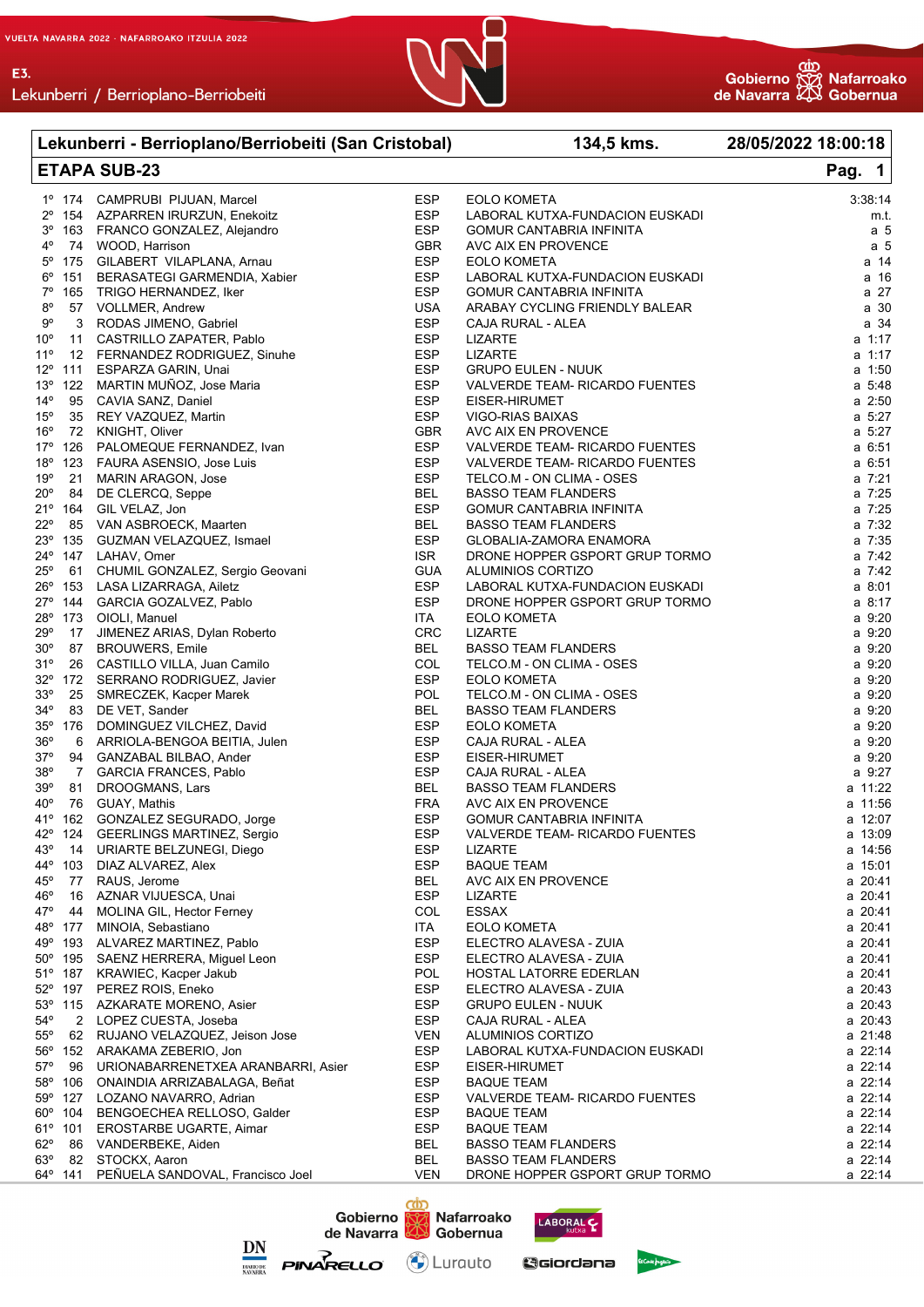E3.





|              |     | Lekunberri - Berrioplano/Berriobeiti (San Cristobal) |            | 134,5 kms.                      | 28/05/2022 18:00:18 |
|--------------|-----|------------------------------------------------------|------------|---------------------------------|---------------------|
|              |     | <b>ETAPA SUB-23</b>                                  |            |                                 | Pag. 2              |
| $65^{\circ}$ | 92  | BARTRINA MORENO, Adria                               | <b>ESP</b> | EISER-HIRUMET                   | a 22:21             |
| $66^{\circ}$ | 166 | GUTIERREZ VARGAS, Sergio                             | <b>ESP</b> | <b>GOMUR CANTABRIA INFINITA</b> | a 23:31             |
| $67^\circ$   | 155 | MINTEGI CLAVER, Iker                                 | <b>ESP</b> | LABORAL KUTXA-FUNDACION EUSKADI | a 24:15             |
| $68^{\circ}$ | 73  | FONTENAY, Nathan                                     | <b>FRA</b> | AVC AIX EN PROVENCE             | a 24:38             |
| $69^\circ$   | 36  | TABOADA RODRIGUEZ, Andres                            | <b>ESP</b> | VIGO-RIAS BAIXAS                | a 28:43             |
| $70^{\circ}$ | 202 | LIZASOAIN ECHEVERZ, Mikel                            | <b>ESP</b> | <b>CONSTRUCCIONES QODA</b>      | a 28:43             |
| 71°          | 37  | <b>GARCIA ARAGONESES, Marcos</b>                     | <b>ESP</b> | <b>VIGO-RIAS BAIXAS</b>         | a 29:03             |
| $72^{\circ}$ | 137 | MENDOZA FREITEZ, David Jose                          | <b>VEN</b> | <b>GLOBALIA-ZAMORA ENAMORA</b>  | a 29:05             |
| $73^\circ$   | 5   | FERNANDEZ GARCIA, Samuel                             | <b>ESP</b> | CAJA RURAL - ALEA               | a 29:16             |
| $74^\circ$   | 24  | JURIO SESMA, Jon                                     | <b>ESP</b> | TELCO.M - ON CLIMA - OSES       | a 30:36             |
| 75°          | 201 | OCAÑA GOIKOETXEA, Andoni                             | <b>ESP</b> | <b>CONSTRUCCIONES QODA</b>      | a 31:06             |
| 76°          | 136 | <b>REBOLLO MARTIN, Jose</b>                          | <b>ESP</b> | <b>GLOBALIA-ZAMORA ENAMORA</b>  | a 31:06             |
| $77^\circ$   | 194 | PILECEK, Jakub                                       | <b>CZE</b> | ELECTRO ALAVESA - ZUIA          | a 31:10             |
| 78°          | 185 | RUBIO CALVO, Guillermo                               | <b>ESP</b> | <b>HOSTAL LATORRE EDERLAN</b>   | a 33:32             |
| 79°          | 46  | HOPKINS, Kaden Luke                                  | <b>BER</b> | <b>ESSAX</b>                    | a 33:32             |
| $80^\circ$   | 156 | LORENZO PENA, Sergio                                 | <b>ESP</b> | LABORAL KUTXA-FUNDACION EUSKADI | a 33:32             |
| 81°          | 66  | ROJAS VALDEZ, Carlos Santiago                        | <b>MEX</b> | <b>ALUMINIOS CORTIZO</b>        | a 33:32             |
| $82^{\circ}$ | 203 | URANGA ODRIOZOLA, Jagoba                             | <b>ESP</b> | CONSTRUCCIONES QODA             | a 34:12             |
| $83^\circ$   | 192 | AROZENA DOMINGUEZ, Aner                              | <b>ESP</b> | ELECTRO ALAVESA - ZUIA          | a 34:14             |
| 84°          | 31  | ARA PEREZ, Pablo                                     | <b>ESP</b> | VIGO-RIAS BAIXAS                | a 34:17             |
| $85^\circ$   | 13  | CARRASCOSA MILLER, Pablo                             | <b>ESP</b> | <b>LIZARTE</b>                  | a 34:17             |
| 86°          | 182 | IRIGOYEN IRAZOKI, Mikel                              | <b>ESP</b> | <b>HOSTAL LATORRE EDERLAN</b>   | a 34:17             |
| $87^\circ$   | 157 | LOPEZ ISLA, Ander                                    | <b>ESP</b> | LABORAL KUTXA-FUNDACION EUSKADI | a 34:22             |
| $88^\circ$   | 191 | <b>ARROIABE MELO, Erik</b>                           | <b>ESP</b> | ELECTRO ALAVESA - ZUIA          | a 34:24             |

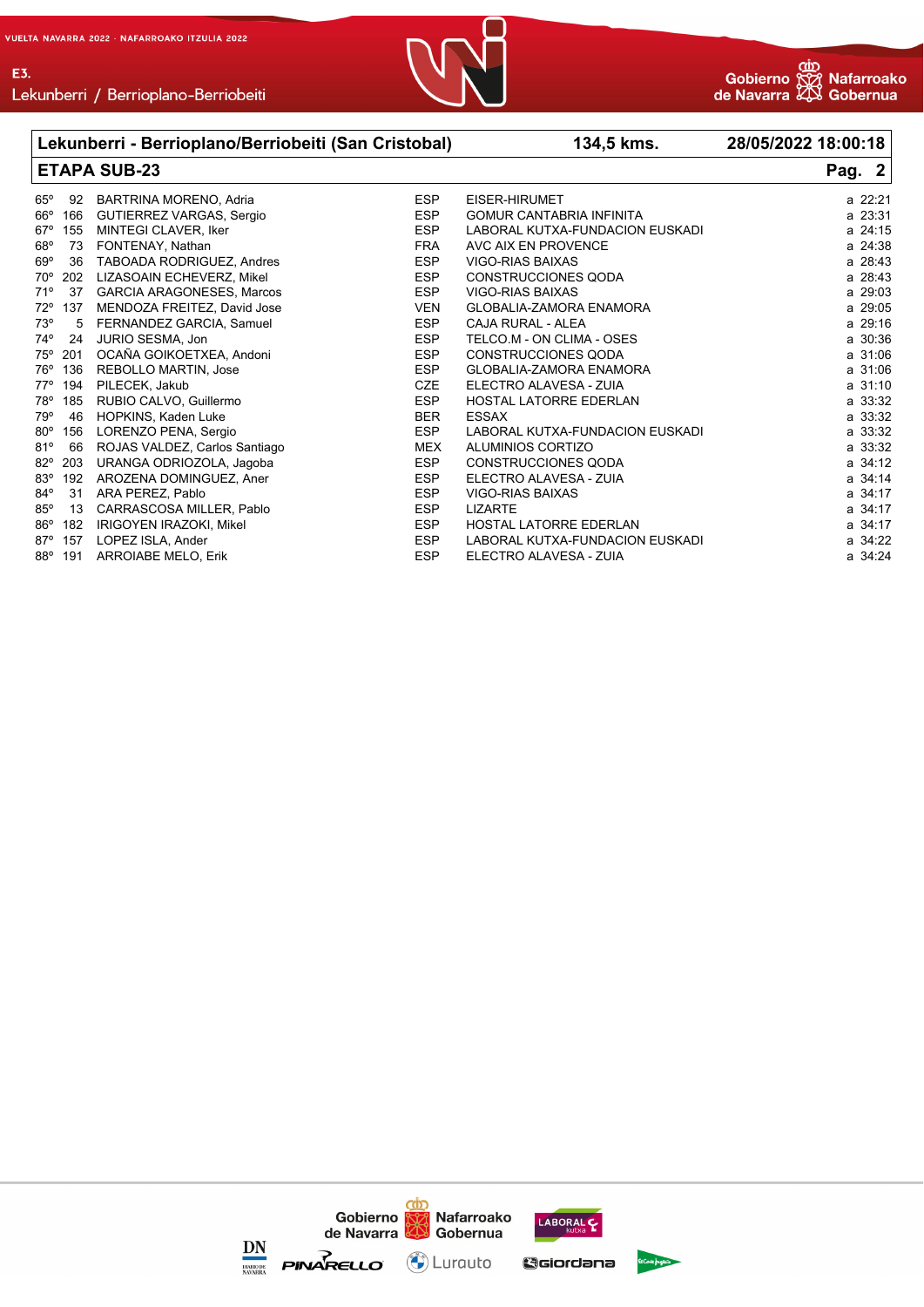

# Lekunberri / Berrioplano-Berriobeiti

#### **EQUIPOS ETAPA**

| $1^{\circ}$     | <b>EOLO KOMETA</b>                    | <b>ACES</b> | 10:56:18    |
|-----------------|---------------------------------------|-------------|-------------|
| $2^{\circ}$     | <b>GOMUR CANTABRIA INFINITA</b>       | <b>GOMU</b> | $a \t6:21$  |
| $3^{\circ}$     | LABORAL KUTXA-FUNDACION EUSKADI       | <b>LABO</b> | $a \t6:41$  |
| $4^{\circ}$     | TELCO.M - ON CLIMA - OSES             | <b>TELO</b> | a 7:51      |
| $5^{\circ}$     | <b>LIZARTE</b>                        | <b>LIZA</b> | a 10:18     |
|                 |                                       |             |             |
| $6^{\circ}$     | <b>VALVERDE TEAM- RICARDO FUENTES</b> | <b>VA22</b> | a 11:30     |
| $7^\circ$       | AVC AIX EN PROVENCE                   | <b>PROV</b> | a 15:52     |
| $8^{\circ}$     | CAJA RURAL - ALEA                     | CAJA        | a 17:45     |
| 9°              | DRONE HOPPER GSPORT GRUP TORMO        | <b>DRON</b> | a 21:48     |
| 10 <sup>o</sup> | <b>BASSO TEAM FLANDERS</b>            | <b>FLAN</b> | a 22:41     |
| 11 <sup>°</sup> | <b>GRUPO EULEN - NUUK</b>             | <b>EULE</b> | a 30:17     |
| $12^{\circ}$    | EISER-HIRUMET                         | <b>EISE</b> | a 32:48     |
| 13 <sup>°</sup> | ARABAY CYCLING FRIENDLY BALEAR        | ARAM        | a 39:16     |
| $14^{\circ}$    | VIGO-RIAS BAIXAS                      | <b>RIAS</b> | a 41:54     |
| $15^{\circ}$    | GLOBALIA-ZAMORA ENAMORA               | eglo        | a 44:24     |
| $16^{\circ}$    | <b>BAQUE TEAM</b>                     | <b>BAQT</b> | a 57:53     |
| $17^\circ$      | <b>ESSAX</b>                          | <b>XASS</b> | a 59:09     |
| 18°             | ELECTRO ALAVESA - ZUIA                | <b>ELEC</b> | $a$ 1:00:29 |
| 19°             | <b>ALUMINIOS CORTIZO</b>              | <b>CORT</b> | a 1:01:26   |
| $20^{\circ}$    | CONSTRUCCIONES QODA                   | QODA        | a 1:18:54   |
| 21°             | <b>HOSTAL LATORRE EDERLAN</b>         | LAED        | a 1:21:20   |

#### **ETAPA NAVARROS**

|                 | 1º 111 ESPARZA GARIN, Unai       | <b>ESP</b> | <b>GRUPO EULEN - NUUK</b>       | 3:40:04 |
|-----------------|----------------------------------|------------|---------------------------------|---------|
|                 | 2º 164 GIL VELAZ, Jon            | ESP        | <b>GOMUR CANTABRIA INFINITA</b> | a 5:35  |
| $3^{\circ}$ 153 | LASA LIZARRAGA. Ailetz           | ESP        | LABORAL KUTXA-FUNDACION EUSKADI | a 6:11  |
|                 | 4º 14 URIARTE BELZUNEGI, Diego   | <b>ESP</b> | LIZARTE                         | a 13:06 |
|                 | 5º 16 AZNAR VIJUESCA, Unai       | <b>ESP</b> | LIZARTE                         | a 18:51 |
|                 | 6º 155 MINTEGI CLAVER, Iker      | ESP        | LABORAL KUTXA-FUNDACION EUSKADI | a 22:25 |
|                 | 7º 181 AZCONA URIARTE, Miquel    | <b>ESP</b> | <b>HOSTAL LATORRE EDERLAN</b>   | a 26:53 |
|                 | 8º 202 LIZASOAIN ECHEVERZ, Mikel | <b>ESP</b> | CONSTRUCCIONES QODA             | a 26:53 |
| $9^{\circ}$ 24  | JURIO SESMA. Jon                 | <b>ESP</b> | TELCO.M - ON CLIMA - OSES       | a 28:46 |
|                 | 10° 201 OCAÑA GOIKOETXEA, Andoni | <b>ESP</b> | CONSTRUCCIONES QODA             | a 29:16 |
|                 | 11º 182 IRIGOYEN IRAZOKI. Mikel  | <b>ESP</b> | <b>HOSTAL LATORRE EDERLAN</b>   | a 32:27 |

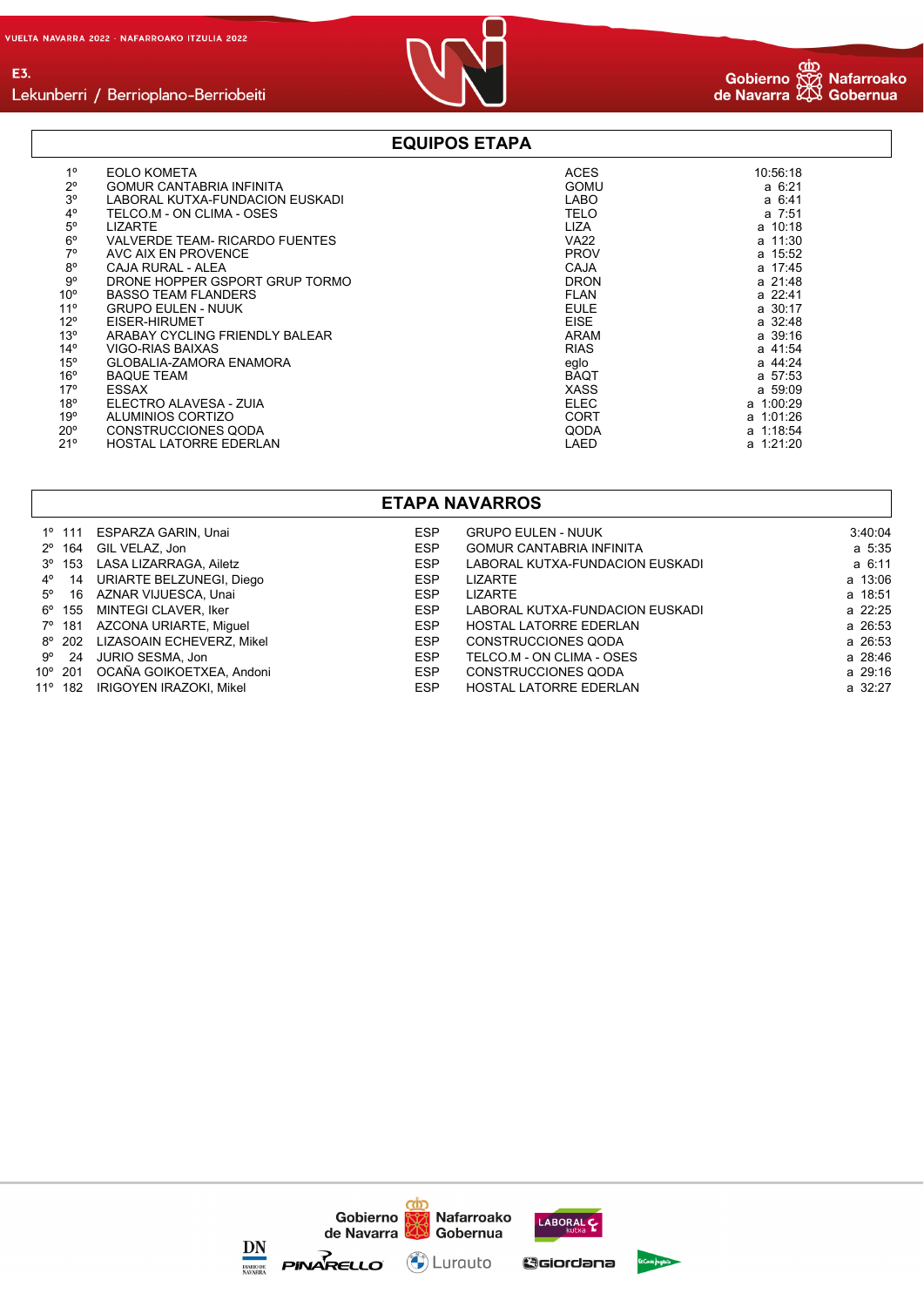E3.



**Lekunberri - Berrioplano/Berriobeiti (San Cristobal) 134,5 kms. 28/05/2022 18:00:59**

#### **GENERAL 438,2 kms. MEDIA: 36,297 km/h Pag. 1** 1º 163 FRANCO GONZALEZ, Alejandro ESP S23 GOMUR CANTABRIA INFINITA 12:04:21 20 AVC AIX EN PROVENCE m.t. 3º 154 AZPARREN IRURZUN, Enekoitz ESP S23 LABORAL KUTXA-FUNDACION EUSKADI a 3 21 4º 165 TRIGO HERNANDEZ, Iker ESP S23 GOMUR CANTABRIA INFINITA a 30 59 5º 57 VOLLMER, Andrew **Internal State Communist Communist SCAL SCALEAR** S23 ARABAY CYCLING FRIENDLY BALEAR<br>1990 151 BERASATEGI GARMENDIA. Xabier **1990 ESP S23 LABORAL KUTXA-FUNDACION EUSKA**I 6º 151 BERASATEGI GARMENDIA, Xabier ESP S23 LABORAL KUTXA-FUNDACION EUSKADI a 43 29 7º 174 CAMPRUBI PIJUAN, Marcel ESP S23 EOLO KOMETA a 44 43 8º 175 GILABERT VILAPLANA, Arnau ESP S23 EOLO KOMETA a 44 67 9º 3 RODAS JIMENO, Gabriel ESP S23 CAJA RURAL - ALEA a 45 65 10º 22 MUJIKA LARRAIOTZ, Mikel ESP ELI TELCO.M - ON CLIMA - OSES a 1:00 31 6" 11º 11 CASTRILLO ZAPATER, Pablo ESP S23 LIZARTE a 1:12 55 12º 171 PIETROBON, Andrea ITA ELI EOLO KOMETA a 1:25 40 13º 12 FERNANDEZ RODRIGUEZ, Sinuhe ESP S23 LIZARTE a 2:01 65 14º 111 ESPARZA GARIN, Unai ESP NAV S23 GRUPO EULEN - NUUK a 2:17 52 15º 72 KNIGHT, Oliver GBR S23 AVC AIX EN PROVENCE a 3:36 32 10" 16º 122 MARTIN MUÑOZ, Jose Maria ESP S23 VALVERDE TEAM- RICARDO FUENTES a 6:32 39 17º 123 FAURA ASENSIO, Jose Luis ESP S23 VALVERDE TEAM- RICARDO FUENTES a 6:54 69 18º 21 MARIN ARAGON, Jose ESP S23 TELCO.M - ON CLIMA - OSES a 7:16 67 19º 126 PALOMEQUE FERNANDEZ, Ivan ESP S23 VALVERDE TEAM- RICARDO FUENTES a 7:35 73 20º 95 CAVIA SANZ, Daniel ESP S23 EISER-HIRUMET a 7:58 137 21º 84 DE CLERCQ, Seppe 6 623 BASSO TEAM FLANDERS 8 8:09 523 BASSO TEAM FLANDERS 22º 61 CHUMIL GONZALEZ, Sergio Geovani GUA S23 ALUMINIOS CORTIZO a 8:26 72 23º 121 ROBERT TORRENTS, Ferran ESP ELI VALVERDE TEAM- RICARDO FUENTES a 9:45 102 24º 172 SERRANO RODRIGUEZ, Javier ESP S23 EOLO KOMETA a 10:04 63 25º 6 ARRIOLA-BENGOA BEITIA, Julen ESP S23 CAJA RURAL - ALEA a 10:04 100 26º 164 GIL VELAZ, Jon ESP NAV S23 GOMUR CANTABRIA INFINITA a 10:10 123 27º 32 GONZALEZ QUINTANA, Asier Pablo ESP ELI VIGO-RIAS BAIXAS a 10:23 111 28º 26 CASTILLO VILLA, Juan Camilo COL S23 TELCO.M - ON CLIMA - OSES a 10:37 84 29º 142 COLLAZOS GORRIZ, Carlos ESP ELI DRONE HOPPER GSPORT GRUP TORMO a 10:54 77 30º 176 DOMINGUEZ VILCHEZ, David ESP S23 EOLO KOMETA a 11:10 100 31º 7 GARCIA FRANCES, Pablo ESP S23 CAJA RURAL - ALEA a 11:14 146 BASSO TEAM FLANDERS and said  $\overline{a}$ 33º 17 JIMENEZ ARIAS, Dylan Roberto CRC S23 LIZARTE a 11:26 122 34º 25 SMRECZEK, Kacper Marek POL S23 TELCO.M - ON CLIMA - OSES a 11:30 131 35º 43 MIRALLES SENDRA, Tomas ESP ELI ESSAX a 11:35 123 36º 83 DE VET, Sander BEL S23 BASSO TEAM FLANDERS a 12:20 91 37º 81 DROOGMANS, Lars BEL S23 BASSO TEAM FLANDERS a 12:41 100 38º 71 DELCROS, Clement The Second of the FRA FLI AVC AIX EN PROVENCE The Second of the 12:56 130 39º 112 ZEA CONTRERAS, Luis Daniel COL ELI GRUPO EULEN - NUUK a 12:59 113 40º 153 LASA LIZARRAGA, Ailetz ESP NAV S23 LABORAL KUTXA-FUNDACION EUSKADI a 13:26 138 41º 53 CURTO PELLICER, Edgar ESP ELI ARABAY CYCLING FRIENDLY BALEAR a 13:57 138 42º 103 DIAZ ALVAREZ, Alex ESP S23 BAQUE TEAM a 14:52 67 4" 43º 35 REY VAZQUEZ, Martin ESP S23 VIGO-RIAS BAIXAS a 15:41 157 44º 76 GUAY, Mathis FRA S23 AVC AIX EN PROVENCE a 16:20 117 45º 94 GANZABAL BILBAO, Ander ESP S23 EISER-HIRUMET a 16:53 161 46º 147 LAHAV, Omer ISR S23 DRONE HOPPER GSPORT GRUP TORMO a 16:56 184 47º 135 GUZMAN VELAZQUEZ, Ismael ESP S23 GLOBALIA-ZAMORA ENAMORA a 17:01 194 48º 85 VAN ASBROECK, Maarten BEL S23 BASSO TEAM FLANDERS a 17:19 137 144 GARCIA GOZALVEZ, Pablo ESP S23 DRONE HOPPER GSPORT GRUP TORMO a 17:31 183 50º 173 OIOLI, Manuel ITA S23 EOLO KOMETA a 19:30 152 51º 187 KRAWIEC, Kacper Jakub POL S23 HOSTAL LATORRE EDERLAN a 21:41 126 GLOBALIA-ZAMORA ENAMORA 53º 124 GEERLINGS MARTINEZ, Sergio ESP S23 VALVERDE TEAM- RICARDO FUENTES a 22:11 187 54º 141 PEÑUELA SANDOVAL, Francisco Joel VEN S23 DRONE HOPPER GSPORT GRUP TORMO a 23:46 155<br>55º 1 LOPEZ DE ABETXUKO UMENEZ Andoni ESP FIL CAJA RURAL - ALEA 55º 1 LOPEZ DE ABETXUKO JIMENEZ, Andoni ESP ELI CAJA RURAL - ALEA a 24:16 132 56º 77 RAUS, Jerome BEL S23 AVC AIX EN PROVENCE a 24:23 147 57º 92 BARTRINA MORENO, Adria ESP S23 EISER-HIRUMET a 25:08 180 58º 162 GONZALEZ SEGURADO, Jorge ESP S23 GOMUR CANTABRIA INFINITA a 26:52 244 59º 44 MOLINA GIL, Hector Ferney COL S23 ESSAX a 27:08 205 60º 207 CARRERA FUENTES, Dylber Denylson<br>61º 2 LOPEZ CUESTA, Joseba 61º 2 LOPEZ CUESTA, Joseba ESP S23 CAJA RURAL - ALEA a 27:55 141 62º 193 ALVAREZ MARTINEZ, Pablo ESP S23 ELECTRO ALAVESA - ZUIA a 29:12 195 63º 27 FORQUES, Romaric FRA ELI TELCO.M - ON CLIMA - OSES a 29:18 167 64º 62 RUJANO VELAZQUEZ, Jeison Jose VEN S23 ALUMINIOS CORTIZO a 29:53 191 65º 177 MINOIA, Sebastiano ITA S23 EOLO KOMETA a 30:55 195 66º 197 PEREZ ROIS, Eneko ESP S23 ELECTRO ALAVESA - ZUIA a 31:19 220 67º 86 VANDERBEKE, Aiden BEL S23 BASSO TEAM FLANDERS a 32:32 250 68º 143 GINES QUILEZ, Sergio ESP ELI DRONE HOPPER GSPORT GRUP TORMO a 32:56 163 69º 106 ONAINDIA ARRIZABALAGA, Beñat ESP S23 BAQUE TEAM a 32:59 210 70º 167 ALVAREZ RODRIGUEZ, Rodrigo ESP ELI GOMUR CANTABRIA INFINITA a 34:28 165 71º 36 TABOADA RODRIGUEZ, Andres ESP S23 VIGO-RIAS BAIXAS a 34:34 218 72º 195 SAENZ HERRERA, Miguel Leon ESP S23 ELECTRO ALAVESA - ZUIA a 35:03 253





(۳) Lurauto

73º 82 STOCKX, Aaron BEL S23 BASSO TEAM FLANDERS a 35:20 238



GGiordana

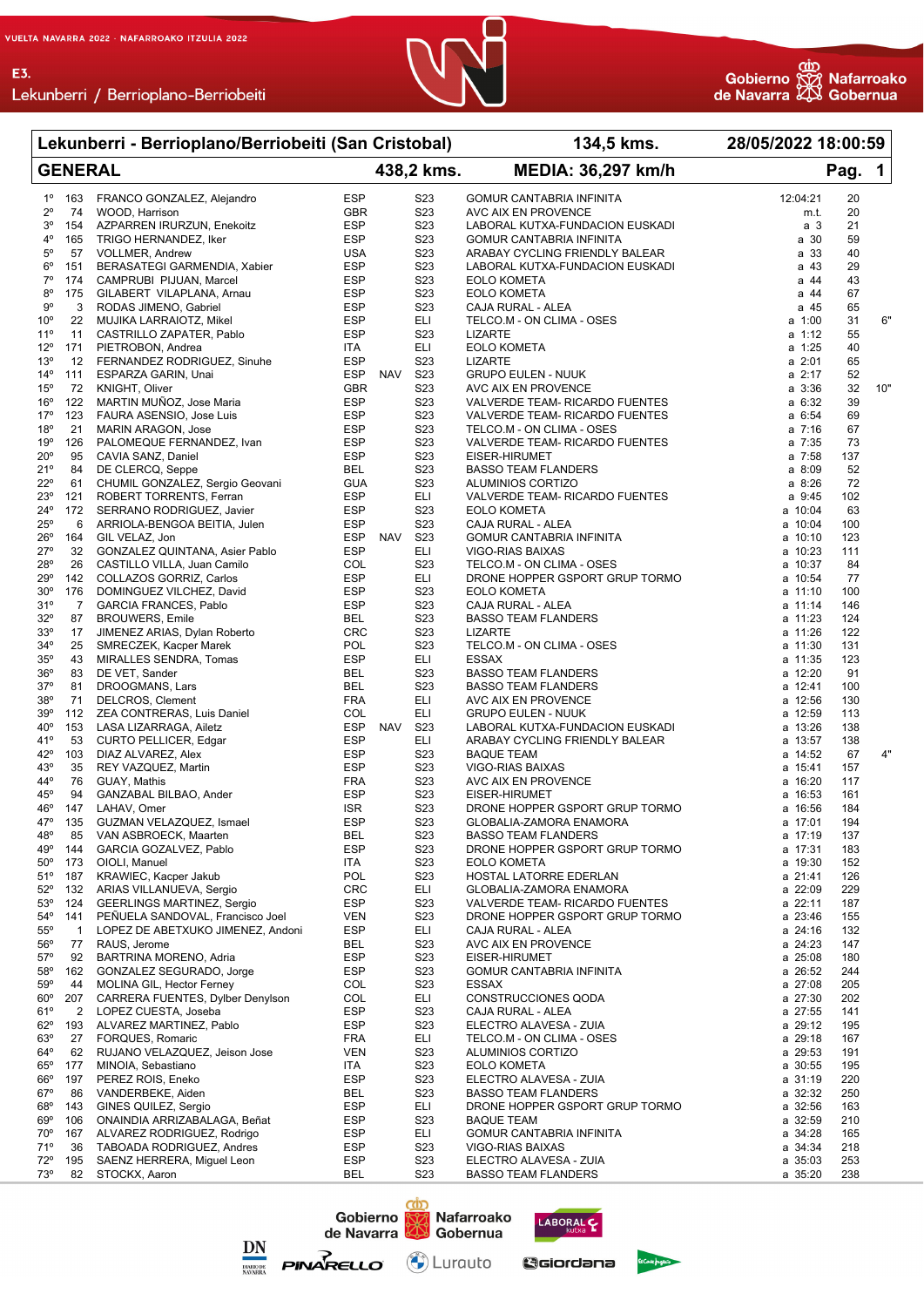

## Lekunberri / Berrioplano-Berriobeiti

|             |                | Lekunberri - Berrioplano/Berriobeiti (San Cristobal) |            |            |                  | 134,5 kms.                      | 28/05/2022 18:00:59 |        |  |
|-------------|----------------|------------------------------------------------------|------------|------------|------------------|---------------------------------|---------------------|--------|--|
|             |                | <b>GENERAL</b>                                       |            |            | 438,2 kms.       | <b>MEDIA: 36,297 km/h</b>       |                     | Pag. 2 |  |
| 74°         | 56             | PLA MICO, Alfonso                                    | <b>ESP</b> |            | <b>ELI</b>       | ARABAY CYCLING FRIENDLY BALEAR  | a 35:25             | 198    |  |
| 75°         | 115            | AZKARATE MORENO, Asier                               | <b>ESP</b> |            | S <sub>23</sub>  | <b>GRUPO EULEN - NUUK</b>       | a 35:49             | 265    |  |
| 76°         | 166            | GUTIERREZ VARGAS, Sergio                             | <b>ESP</b> |            | S <sub>23</sub>  | <b>GOMUR CANTABRIA INFINITA</b> | a 36:39             | 256    |  |
| $77^\circ$  | 161            | SEGOVIA ESCRIBANO, Yago                              | <b>ESP</b> |            | ELI              | <b>GOMUR CANTABRIA INFINITA</b> | a 36:53             | 230    |  |
| 78°         | 101            | EROSTARBE UGARTE, Aimar                              | <b>ESP</b> |            | S <sub>23</sub>  | <b>BAQUE TEAM</b>               | a 37:08             | 271    |  |
| 79°         | 202            | LIZASOAIN ECHEVERZ, Mikel                            | <b>ESP</b> | <b>NAV</b> | S <sub>23</sub>  | <b>CONSTRUCCIONES QODA</b>      | a 37:57             | 227    |  |
| $80^\circ$  | 181            | AZCONA URIARTE, Miguel                               | <b>ESP</b> | <b>NAV</b> | <b>ELI</b>       | HOSTAL LATORRE EDERLAN          | a 40:15             | 264    |  |
| 81°         | 55             | LLANERAS CASAS, Pau                                  | <b>ESP</b> |            | ELI              | ARABAY CYCLING FRIENDLY BALEAR  | a 40:20             | 194    |  |
| 82°         | $\overline{4}$ | HAILEMICHAEL, Mulu                                   | <b>ETH</b> |            | <b>ELI</b>       | CAJA RURAL - ALEA               | a 40:26             | 193    |  |
| 83°         | 37             | <b>GARCIA ARAGONESES, Marcos</b>                     | <b>ESP</b> |            | S23              | VIGO-RIAS BAIXAS                | a 40:45             | 269    |  |
| 84°         | 104            | BENGOECHEA RELLOSO, Galder                           | <b>ESP</b> |            | S23              | <b>BAQUE TEAM</b>               | a 42:44             | 287    |  |
| 85°         | 127            | LOZANO NAVARRO, Adrian                               | <b>ESP</b> |            | S <sub>23</sub>  | VALVERDE TEAM- RICARDO FUENTES  | a 42:47             | 293    |  |
| 86°         | 16             | AZNAR VIJUESCA, Unai                                 | <b>ESP</b> | <b>NAV</b> | S23              | <b>LIZARTE</b>                  | a 42:48             | 281    |  |
| 87°         | 5              | FERNANDEZ GARCIA, Samuel                             | <b>ESP</b> |            | S <sub>23</sub>  | CAJA RURAL - ALEA               | a 44:17             | 288    |  |
| 88°         | 137            | MENDOZA FREITEZ, David Jose                          | <b>VEN</b> |            | S <sub>23</sub>  | <b>GLOBALIA-ZAMORA ENAMORA</b>  | a 44:19             | 281    |  |
| 89°         | 14             | URIARTE BELZUNEGI, Diego                             | <b>ESP</b> | <b>NAV</b> | S <sub>23</sub>  | <b>LIZARTE</b>                  | a 44:43             | 266    |  |
| $90^\circ$  | 96             | URIONABARRENETXEA ARANBARRI, Asier                   | <b>ESP</b> |            | S <sub>2</sub> 3 | EISER-HIRUMET                   | a 45:14             | 254    |  |
| 91°         | 155            | MINTEGI CLAVER, Iker                                 | <b>ESP</b> | <b>NAV</b> | S <sub>2</sub> 3 | LABORAL KUTXA-FUNDACION EUSKADI | a 45:53             | 213    |  |
| 92°         | 133            | MARTINEZ BAYAN, Alejandro                            | <b>ESP</b> |            | <b>ELI</b>       | <b>GLOBALIA-ZAMORA ENAMORA</b>  | a 46:07             | 295    |  |
| 93°         | 47             | MOSCARDO HERNANDEZ, Oscar                            | <b>ESP</b> |            | <b>ELI</b>       | <b>ESSAX</b>                    | a 46:13             | 249    |  |
| 94°         | 156            | LORENZO PENA, Sergio                                 | <b>ESP</b> |            | S <sub>2</sub> 3 | LABORAL KUTXA-FUNDACION EUSKADI | a 46:21             | 286    |  |
| 95°         | 192            | AROZENA DOMINGUEZ, Aner                              | <b>ESP</b> |            | S <sub>23</sub>  | ELECTRO ALAVESA - ZUIA          | a 46:22             | 292    |  |
| 96°         | 203            | URANGA ODRIOZOLA, Jagoba                             | <b>ESP</b> |            | S <sub>23</sub>  | CONSTRUCCIONES QODA             | a 47:26             | 289    |  |
| 97°         | 194            | PILECEK, Jakub                                       | CZE        |            | S <sub>2</sub> 3 | ELECTRO ALAVESA - ZUIA          | a 47:49             | 311    |  |
| 98°         | 13             | CARRASCOSA MILLER, Pablo                             | <b>ESP</b> |            | S <sub>2</sub> 3 | <b>LIZARTE</b>                  | a 51:30             | 306    |  |
| 99°         | 73             | FONTENAY, Nathan                                     | <b>FRA</b> |            | S <sub>23</sub>  | AVC AIX EN PROVENCE             | a 51:33             | 312    |  |
| $100^\circ$ | 54             | GONZALEZ MARQUEZ, Ruben                              | <b>ESP</b> |            | <b>ELI</b>       | ARABAY CYCLING FRIENDLY BALEAR  | a 52:58             | 288    |  |
| 101°        | 152            | ARAKAMA ZEBERIO, Jon                                 | <b>ESP</b> |            | S23              | LABORAL KUTXA-FUNDACION EUSKADI | a 54:05             | 306    |  |
| 102°        | 46             | HOPKINS, Kaden Luke                                  | <b>BER</b> |            | S <sub>23</sub>  | <b>ESSAX</b>                    | a 54:36             | 328    |  |
| 103°        | 24             | JURIO SESMA, Jon                                     | <b>ESP</b> | <b>NAV</b> | S <sub>23</sub>  | TELCO.M - ON CLIMA - OSES       | a 59:35             | 281    |  |
| 104°        | 201            | OCAÑA GOIKOETXEA, Andoni                             | <b>ESP</b> | <b>NAV</b> | S <sub>2</sub> 3 | <b>CONSTRUCCIONES QODA</b>      | a 1:00:35           | 327    |  |
| 105°        | 31             | ARA PEREZ, Pablo                                     | <b>ESP</b> |            | S23              | VIGO-RIAS BAIXAS                | a 1:00:38           | 286    |  |
| 106°        | 136            | <b>REBOLLO MARTIN, Jose</b>                          | <b>ESP</b> |            | S <sub>2</sub> 3 | <b>GLOBALIA-ZAMORA ENAMORA</b>  | a 1:02:21           | 332    |  |
| $107^\circ$ | 182            | IRIGOYEN IRAZOKI, Mikel                              | <b>ESP</b> | <b>NAV</b> | S <sub>23</sub>  | HOSTAL LATORRE EDERLAN          | a 1:05:28           | 337    |  |
| 108°        | 66             | ROJAS VALDEZ, Carlos Santiago                        | MEX        |            | S23              | ALUMINIOS CORTIZO               | a 1:08:25           | 353    |  |
| 109°        | 157            | LOPEZ ISLA, Ander                                    | <b>ESP</b> |            | S <sub>23</sub>  | LABORAL KUTXA-FUNDACION EUSKADI | a 1:09:59           | 365    |  |
| 110°        | 185            | RUBIO CALVO, Guillermo                               | <b>ESP</b> |            | S <sub>23</sub>  | <b>HOSTAL LATORRE EDERLAN</b>   | a 1:10:43           | 357    |  |
| 111°        | 191            | <b>ARROIABE MELO, Erik</b>                           | <b>ESP</b> |            | S23              | ELECTRO ALAVESA - ZUIA          | a 1:11:52           | 376    |  |

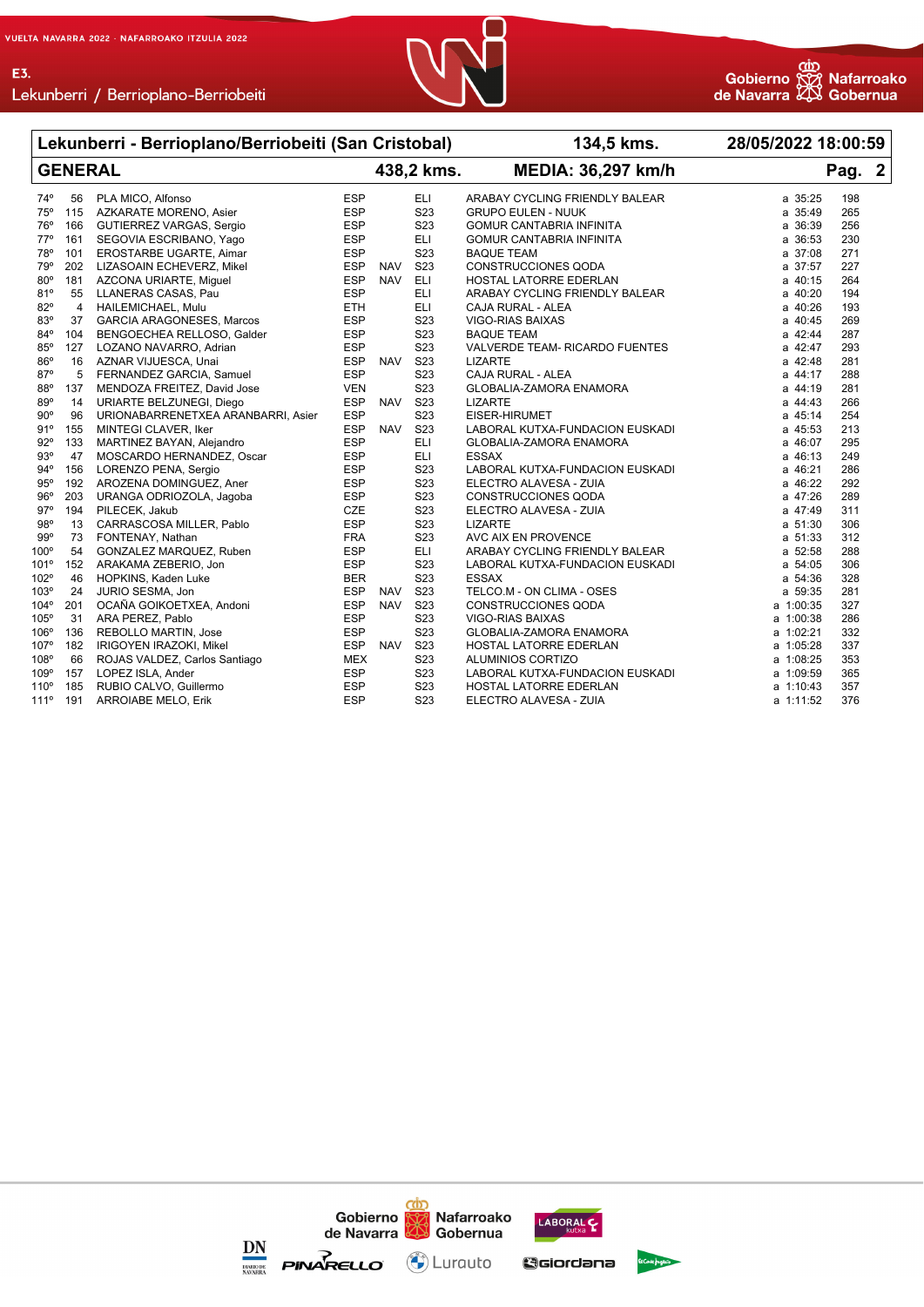



#### Lekunberri / Berrioplano-Berriobeiti

#### **GENERAL POR PUNTOS**

| $1^{\circ}$    | 163            | FRANCO GONZALEZ, Alejandro        | <b>ESP</b> | <b>GOMUR CANTABRIA INFINITA</b> | 41               |
|----------------|----------------|-----------------------------------|------------|---------------------------------|------------------|
| $2^{\circ}$    | 74             | WOOD, Harrison                    | <b>GBR</b> | AVC AIX EN PROVENCE             | 36               |
| 3 <sup>o</sup> | 72             | KNIGHT, Oliver                    | <b>GBR</b> | AVC AIX EN PROVENCE             | 33               |
| $4^{\circ}$    | 154            | AZPARREN IRURZUN, Enekoitz        | <b>ESP</b> | LABORAL KUTXA-FUNDACION EUSKADI | 33               |
| $5^{\circ}$    | 22             | MUJIKA LARRAIOTZ, Mikel           | <b>ESP</b> | TELCO.M - ON CLIMA - OSES       | 29               |
| $6^{\circ}$    | 174            | CAMPRUBI PIJUAN, Marcel           | <b>ESP</b> | <b>EOLO KOMETA</b>              | 25               |
| $7^\circ$      | 103            | DIAZ ALVAREZ, Alex                | <b>ESP</b> | <b>BAQUE TEAM</b>               | 24               |
| $8^{\circ}$    | 11             | CASTRILLO ZAPATER, Pablo          | <b>ESP</b> | LIZARTE                         | 20               |
| 9°             | 151            | BERASATEGI GARMENDIA, Xabier      | ESP        | LABORAL KUTXA-FUNDACION EUSKADI | 19               |
| $10^{\circ}$   | 57             | <b>VOLLMER, Andrew</b>            | USA        | ARABAY CYCLING FRIENDLY BALEAR  | 18               |
| $11^{\circ}$   | 21             | <b>MARIN ARAGON, Jose</b>         | ESP        | TELCO.M - ON CLIMA - OSES       | 17               |
| $12^{\circ}$   | 165            | TRIGO HERNANDEZ, Iker             | ESP        | <b>GOMUR CANTABRIA INFINITA</b> | 15               |
| $13^{\circ}$   | 175            | GILABERT VILAPLANA, Arnau         | <b>ESP</b> | <b>EOLO KOMETA</b>              | 15               |
| $14^{\circ}$   | 84             | DE CLERCQ, Seppe                  | BEL        | <b>BASSO TEAM FLANDERS</b>      | 14               |
| $15^{\circ}$   | 171            | PIETROBON, Andrea                 | <b>ITA</b> | <b>EOLO KOMETA</b>              | 12               |
| $16^{\circ}$   | 167            | ALVAREZ RODRIGUEZ, Rodrigo        | <b>ESP</b> | <b>GOMUR CANTABRIA INFINITA</b> | 12               |
| $17^{\circ}$   | 122            | MARTIN MUÑOZ, Jose Maria          | <b>ESP</b> | VALVERDE TEAM- RICARDO FUENTES  | 10               |
| 18°            | 3              | RODAS JIMENO, Gabriel             | <b>ESP</b> | CAJA RURAL - ALEA               | 9                |
| 19°            | 121            | ROBERT TORRENTS, Ferran           | ESP        | VALVERDE TEAM- RICARDO FUENTES  | 9                |
| $20^{\circ}$   | 172            | SERRANO RODRIGUEZ, Javier         | <b>ESP</b> | <b>EOLO KOMETA</b>              | $\boldsymbol{9}$ |
| 21°            | 101            | EROSTARBE UGARTE, Aimar           | <b>ESP</b> | <b>BAQUE TEAM</b>               | 8                |
| $22^{\circ}$   | $\overline{1}$ | LOPEZ DE ABETXUKO JIMENEZ, Andoni | <b>ESP</b> | CAJA RURAL - ALEA               | 8                |
| $23^\circ$     | 123            | FAURA ASENSIO, Jose Luis          | <b>ESP</b> | VALVERDE TEAM- RICARDO FUENTES  |                  |
| $24^{\circ}$   | 12             | FERNANDEZ RODRIGUEZ, Sinuhe       | ESP        | <b>LIZARTE</b>                  | 6                |
| $25^{\circ}$   | 142            | COLLAZOS GORRIZ, Carlos           | <b>ESP</b> | DRONE HOPPER GSPORT GRUP TORMO  | 6                |

## **GENERAL MONTAÑA**

| $1^{\circ}$  | 27  | <b>FORQUES, Romaric</b>          | FRA<br><b>ESP</b> | TELCO.M - ON CLIMA - OSES       | 21<br>17 |
|--------------|-----|----------------------------------|-------------------|---------------------------------|----------|
| $2^{\circ}$  | 161 | SEGOVIA ESCRIBANO, Yago          |                   | <b>GOMUR CANTABRIA INFINITA</b> |          |
| $3^{\circ}$  | 163 | FRANCO GONZALEZ, Alejandro       | ESP               | <b>GOMUR CANTABRIA INFINITA</b> | 13       |
| $4^{\circ}$  | 174 | CAMPRUBI PIJUAN, Marcel          | <b>ESP</b>        | <b>EOLO KOMETA</b>              | 12       |
| $5^{\circ}$  | 73  | FONTENAY, Nathan                 | FRA               | AVC AIX EN PROVENCE             | 11       |
| $6^{\circ}$  | 173 | OIOLI, Manuel                    | ITA               | <b>EOLO KOMETA</b>              | 9        |
| $7^\circ$    | 72  | KNIGHT, Oliver                   | <b>GBR</b>        | AVC AIX EN PROVENCE             |          |
| $8^{\circ}$  | 166 | GUTIERREZ VARGAS, Sergio         | ESP               | <b>GOMUR CANTABRIA INFINITA</b> |          |
| $9^{\circ}$  | 4   | HAILEMICHAEL, Mulu               | ETH               | CAJA RURAL - ALEA               |          |
| $10^{\circ}$ | 154 | AZPARREN IRURZUN, Enekoitz       | <b>ESP</b>        | LABORAL KUTXA-FUNDACION EUSKADI |          |
| $11^{\circ}$ | 122 | MARTIN MUÑOZ, Jose Maria         | <b>ESP</b>        | VALVERDE TEAM- RICARDO FUENTES  |          |
| $12^{\circ}$ | 74  | WOOD, Harrison                   | <b>GBR</b>        | AVC AIX EN PROVENCE             |          |
| 13°          | 7   | <b>GARCIA FRANCES, Pablo</b>     | <b>ESP</b>        | CAJA RURAL - ALEA               |          |
| $14^{\circ}$ | 94  | GANZABAL BILBAO, Ander           | ESP               | EISER-HIRUMET                   |          |
| $15^{\circ}$ | 194 | PILECEK, Jakub                   | CZE               | ELECTRO ALAVESA - ZUIA          |          |
| $16^{\circ}$ | 147 | LAHAV, Omer                      | <b>ISR</b>        | DRONE HOPPER GSPORT GRUP TORMO  |          |
| 17°          | 14  | URIARTE BELZUNEGI, Diego         | <b>ESP</b>        | LIZARTE                         |          |
| 18°          | 95  | CAVIA SANZ, Daniel               | <b>ESP</b>        | EISER-HIRUMET                   |          |
| 19°          | 21  | MARIN ARAGON, Jose               | <b>ESP</b>        | TELCO.M - ON CLIMA - OSES       |          |
| 20°          | 176 | DOMINGUEZ VILCHEZ, David         | ESP               | <b>EOLO KOMETA</b>              |          |
| 21°          | 207 | CARRERA FUENTES, Dylber Denylson | COL               | <b>CONSTRUCCIONES QODA</b>      |          |
| 22°          | 175 | GILABERT VILAPLANA, Arnau        | <b>ESP</b>        | <b>EOLO KOMETA</b>              |          |
| 23°          | 12  | FERNANDEZ RODRIGUEZ, Sinuhe      | ESP               | <b>LIZARTE</b>                  |          |
| 24°          | 83  | DE VET, Sander                   | BEL               | <b>BASSO TEAM FLANDERS</b>      |          |
| 25°          | 197 | PEREZ ROIS, Eneko                | <b>ESP</b>        | ELECTRO ALAVESA - ZUIA          |          |
|              |     |                                  |                   |                                 |          |

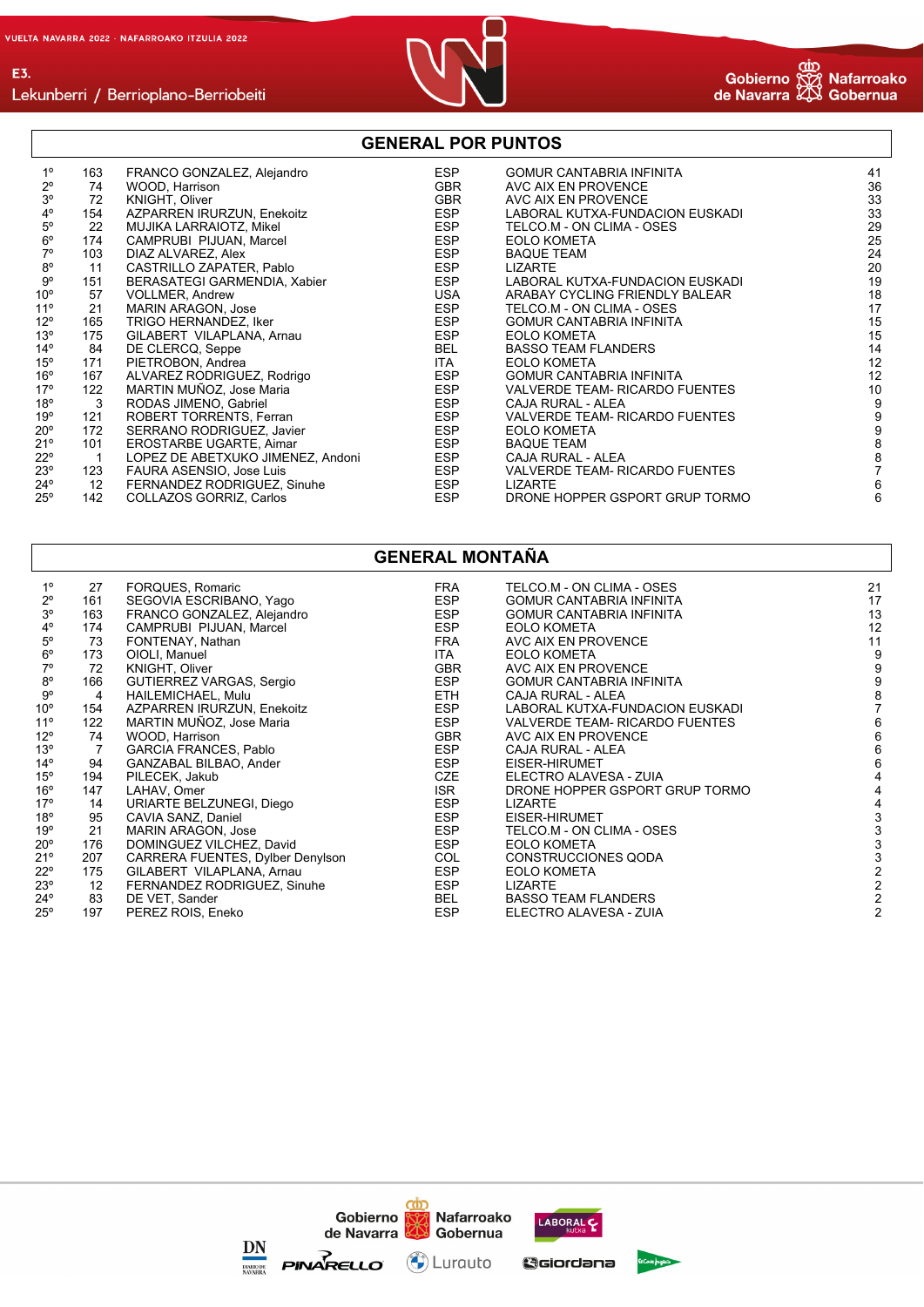E3.



#### **GENERAL METAS VOLANTES** 1º 101 EROSTARBE UGARTE, Aimar ESP BAQUE TEAM 8 2º 194 PILECEK, Jakub CZE ELECTRO ALAVESA - ZUIA 4 3º 12 FERNANDEZ RODRIGUEZ, Sinuhe ESP LIZARTE 3 4º 72 KNIGHT, Oliver GBR AVC AIX EN PROVENCE 3 5º 43 MIRALLES SENDRA, Tomas ESP ESSAX 3 6º 173 OIOLI, Manuel ITA EOLO KOMETA 3 7º 22 MUJIKA LARRAIOTZ, Mikel ESP TELCO.M - ON CLIMA - OSES 2 8º 11 CASTRILLO ZAPATER, Pablo **ESP** LIZARTE 9<sup>o</sup> 147 LAHAV, Omer **ISR** DRONE HOPPER GSPORT GRUP TORMO 2 10º 165 TRIGO HERNANDEZ, Iker en en earlieste ESP GOMUR CANTABRIA INFINITA 11º 21 MARIN ARAGON, Jose ESP TELCO.M - ON CLIMA - OSES 1 12º 207 CARRERA FUENTES, Dylber Denylson COL CONSTRUCCIONES QODA 1 13º 86 VANDERBEKE, Aiden 1988 1998 BEL BASSO TEAM FLANDERS 14º 16 AZNAR VIJUESCA, Unai ESP LIZARTE 1

#### cån Gobierno Nafarroako LABORAL de Navarra Gobernua DN **PINARELLO**  $\left(\bigodot\right)$  Lurauto GGiordana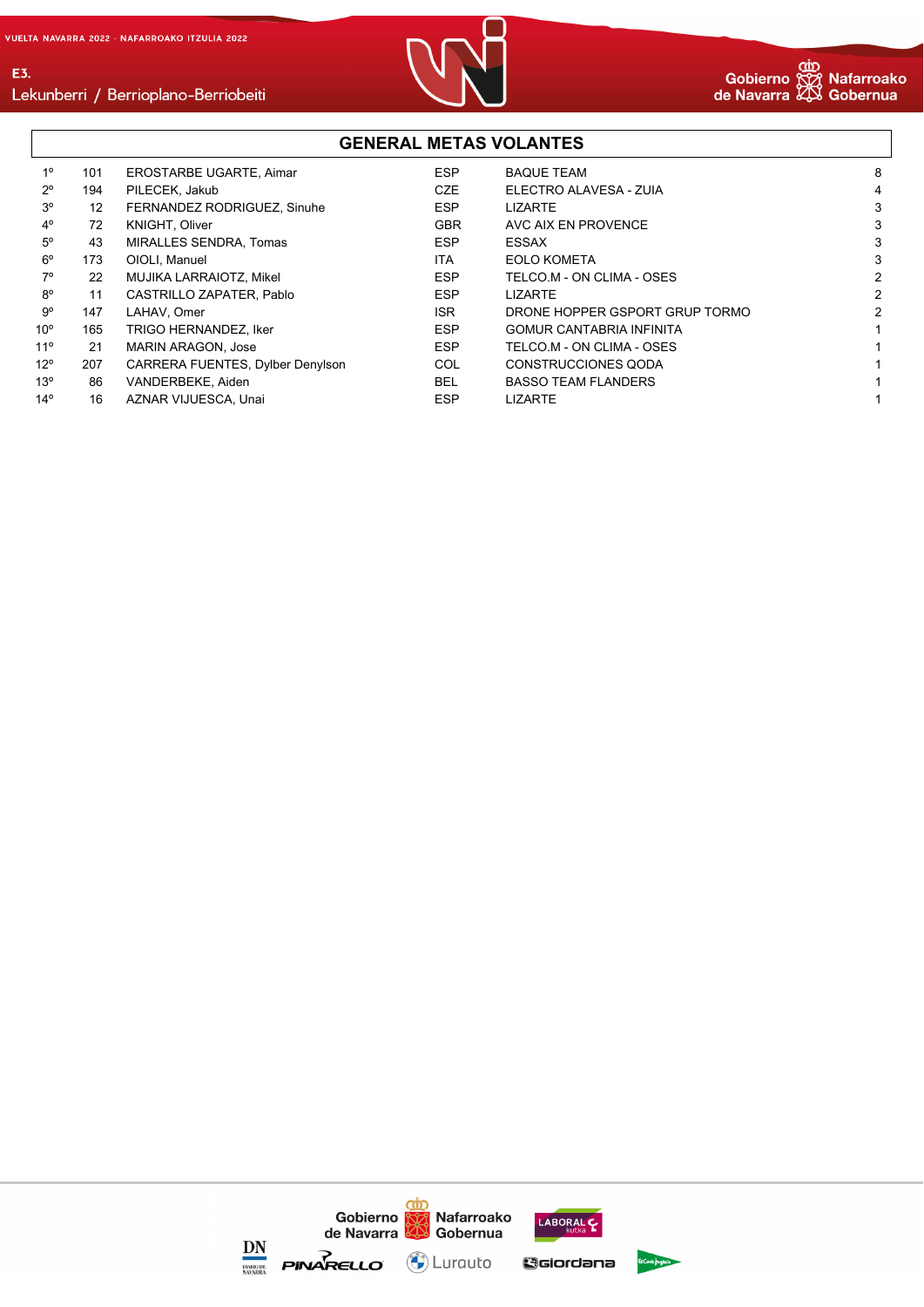

#### Lekunberri - Berrioplano/Berriobeiti (San Cristobal) 28/05/2022 18:02:31 Pag. **GENERAL SUB-23** 1  $1^{\circ}$  163 FRANCO GONZALEZ, Alejandro **FSP GOMUR CANTABRIA INFINITA**  $12.04.21$  $2^{\circ}$ GBR AVC AIX EN PROVENCE 74 WOOD, Harrison m.t.  $3<sup>o</sup>$ AZPARREN IRURZUN, Enekoitz **ESP** LABORAL KUTXA-FUNDACION EUSKADI 154  $a<sub>3</sub>$  $4^{\circ}$ ESP 165 TRIGO HERNANDEZ, Iker **GOMUR CANTABRIA INFINITA**  $a.30$  $5^{\circ}$ 57 VOLLMER, Andrew **USA** ARABAY CYCLING FRIENDLY BALEAR  $a<sub>33</sub>$  $6^{\rm o}$ 151 BERASATEGI GARMENDIA, Xabier **FSP** LABORAL KUTXA-FUNDACION EUSKADI  $a<sub>43</sub>$  $7^\circ$ a 44 CAMPRUBI PIJUAN, Marcel **ESP EOLO KOMETA** 174  $8^{\circ}$ GILABERT VILAPLANA, Arnau **ESP EOLO KOMETA** a 44 175  $9^{\circ}$ ESP  $a$  45  $\mathcal{R}$ RODAS JIMENO Gabriel CAJA RURAL - ALEA  $10<sup>o</sup>$  $11$ CASTRILLO ZAPATER, Pablo **ESP LIZARTE** a 1:12  $11<sup>°</sup>$ FFRNANDEZ RODRIGUEZ Sinuhe **FSP I IZARTE**  $a.201$  $12$  $12^{\circ}$  111 **GRUPO EULEN - NUUK**  $a \ 2:17$ ESPARZA GARIN, Unai **FSP** AVC AIX EN PROVENCE  $13^{o}$ KNIGHT, Oliver **GBR**  $a.336$ 72  $14^{\circ}$ 122 MARTIN MUÑOZ, Jose Maria **ESP** VALVERDE TEAM- RICARDO FUENTES  $a \t6:32$  $15^{\circ}$ **ESP** 123 FAURA ASENSIO, Jose Luis VALVERDE TEAM- RICARDO FUENTES a 6:54  $16°$ MARIN ARAGON, Jose **ESP** TELCO.M - ON CLIMA - OSES  $a \ 7:16$  $21$  $17<sup>°</sup>$ 126 PALOMEQUE FERNANDEZ, Ivan ESP VALVERDE TEAM- RICARDO FUENTES  $a \ 7:35$  $18<sup>°</sup>$ **ESP** 95 CAVIA SANZ, Daniel FISER-HIRUMET  $a \t7.58$  $19°$ DE CLERCQ, Seppe **BEL BASSO TEAM FLANDERS** a 8:09 84  $20^{\circ}$ CHUMIL GONZALEZ, Sergio Geovani GUA ALUMINIOS CORTIZO  $a \cdot 8.26$ 61  $21^{\circ}$  172 SERRANO RODRIGUEZ, Javier **ESP EOLO KOMETA** a 10:04  $220$ ESP ARRIOLA-BENGOA BEITIA, Julen  $a \ 10.04$ **6** CAJA RURAL - ALEA  $23^{\circ}$ 164 GIL VELAZ, Jon ESP **GOMUR CANTABRIA INFINITA**  $a, 10.10$  $24^{\circ}$ CASTILLO VILLA, Juan Camilo COL TELCO.M - ON CLIMA - OSES  $a \ 10.37$ 26  $25^\circ$ DOMINGUEZ VILCHEZ, David ESP **EOLO KOMETA** a 11:10 176  $26^{\circ}$  $\overline{7}$ **GARCIA FRANCES, Pablo FSP** CAJA RURAL - ALEA  $a$  11:14  $27^\circ$ 87 **BROUWERS, Emile BEL BASSO TEAM FLANDERS** a 11:23  $28^{\circ}$ JIMENEZ ARIAS, Dylan Roberto CRC a 11:26 17 **LIZARTE**  $29^\circ$ 25 SMRECZEK, Kacper Marek POL TELCO.M - ON CLIMA - OSES  $a$  11:30  $30^{\circ}$ **BEL BASSO TEAM FLANDERS** 83 DE VET, Sander  $a$  12:20  $31°$ **BEL BASSO TEAM FLANDERS** 81 **DROOGMANS, Lars** a 12:41  $32^{\circ}$ 153 LASA LIZARRAGA, Ailetz ESP LABORAL KUTXA-FUNDACION EUSKADI  $a \ 13.26$  $33^{\circ}$ ESP  $a$  14:52 DIAZ AI VAREZ Alex 103 **BAQUE TEAM**  $34^{\circ}$  $35$ REY VAZQUEZ. Martin ESP **VIGO-RIAS BAIXAS**  $a$  15:41 35° 76 GUAY, Mathis **FRA** AVC AIX EN PROVENCE  $a, 16.20$  $36^\circ$ 94 **GANZABAL BILBAO, Ander** ESP EISER-HIRUMET  $a$  16:53  $37^\circ$ 147 LAHAV, Omer **ISR** DRONE HOPPER GSPORT GRUP TORMO a 16:56  $38^\circ$ 135 GUZMAN VELAZQUEZ, Ismael **FSP GLOBALIA-ZAMORA ENAMORA**  $a$  17:01  $39°$ VAN ASBROECK, Maarten **BASSO TEAM FLANDERS** 85 **BEL**  $a$  17:19  $40°$ GARCIA GOZALVEZ, Pablo DRONE HOPPER GSPORT GRUP TORMO  $144$ ESP  $a$  17:31 41° 173 OIOLI, Manuel **ITA EOLO KOMETA**  $a$  19:30  $42^{\circ}$ HOSTAL LATORRE EDERLAN 187 KRAWIEC, Kacper Jakub **POL** a 21:41  $43°$ **GEERLINGS MARTINEZ, Sergio FSP VALVERDE TEAM- RICARDO FUENTES**  $a.22 \cdot 11$ 124 44° PEÑUELA SANDOVAL, Francisco Joel **VEN** DRONE HOPPER GSPORT GRUP TORMO a 23:46 141 AVC AIX EN PROVENCE  $45°$ RAUS, Jerome **BEL**  $a \ 24:23$ 77  $46^{\rm o}$ 92 **BARTRINA MORENO, Adria FSP** EISER-HIRUMET  $a.25:08$ 47° **FSP GOMUR CANTABRIA INFINITA**  $a.26:52$ 162 GONZALEZ SEGURADO, Jorge 48° a 27:08 44 MOLINA GIL, Hector Ferney COL **ESSAX**  $49^\circ$ **FSP** CAJA RURAL - ALEA  $a.27:55$  $\mathcal{P}$ LOPEZ CUESTA, Joseba 50° 193 ALVAREZ MARTINEZ, Pablo ESP ELECTRO ALAVESA - ZUIA a 29:12  $51^{\circ}$ **VEN** a 29:53 62 RUJANO VELAZQUEZ, Jeison Jose ALUMINIOS CORTIZO 177 a 30:55  $52°$ MINOIA, Sebastiano **ITA EOLO KOMETA**  $53^\circ$ ESP 197 PEREZ ROIS, Eneko ELECTRO ALAVESA - ZUIA  $a \ 31:19$ 54° **R<sub>6</sub>** VANDERBEKE, Aiden **RFI BASSO TEAM FLANDERS**  $= 32.32$  $55°$ 106 ONAINDIA ARRIZABALAGA, Beñat **ESP BAQUE TEAM** a 32:59  $56^\circ$ ESP a 34:34 36 TAROADA RODRIGUEZ Andres VIGO-RIAS BAIXAS 57° 195 SAENZ HERRERA, Miguel Leon ESP ELECTRO ALAVESA - ZUIA a 35:03  $58^{\circ}$ **BFI**  $a.35.20$ 82 **BASSO TEAM FLANDERS** STOCKX. Aaron 59° ESP **GRUPO EULEN - NUUK** a 35:49 115 **AZKARATE MORENO, Asier**  $60^{\circ}$ ESP **GOMUR CANTABRIA INFINITA**  $a.36.39$ 166 **GUTIERREZ VARGAS, Sergio**  $61°$ **EROSTARBE UGARTE, Aimar ESP BAQUE TEAM** a 37:08 101 CONSTRUCCIONES QODA  $62^\circ$ 202 LIZASOAIN ECHEVERZ, Mikel **FSP**  $a \ 37:57$  $63^\circ$ 37 **GARCIA ARAGONESES, Marcos** ESP **VIGO-RIAS BAIXAS** a 40:45  $64^{\circ}$ BENGOECHEA RELLOSO, Galder **ESP BAQUE TEAM** 104 a 42:44





Gobierno

con

Nafarroako LABORAL C

GGiordana

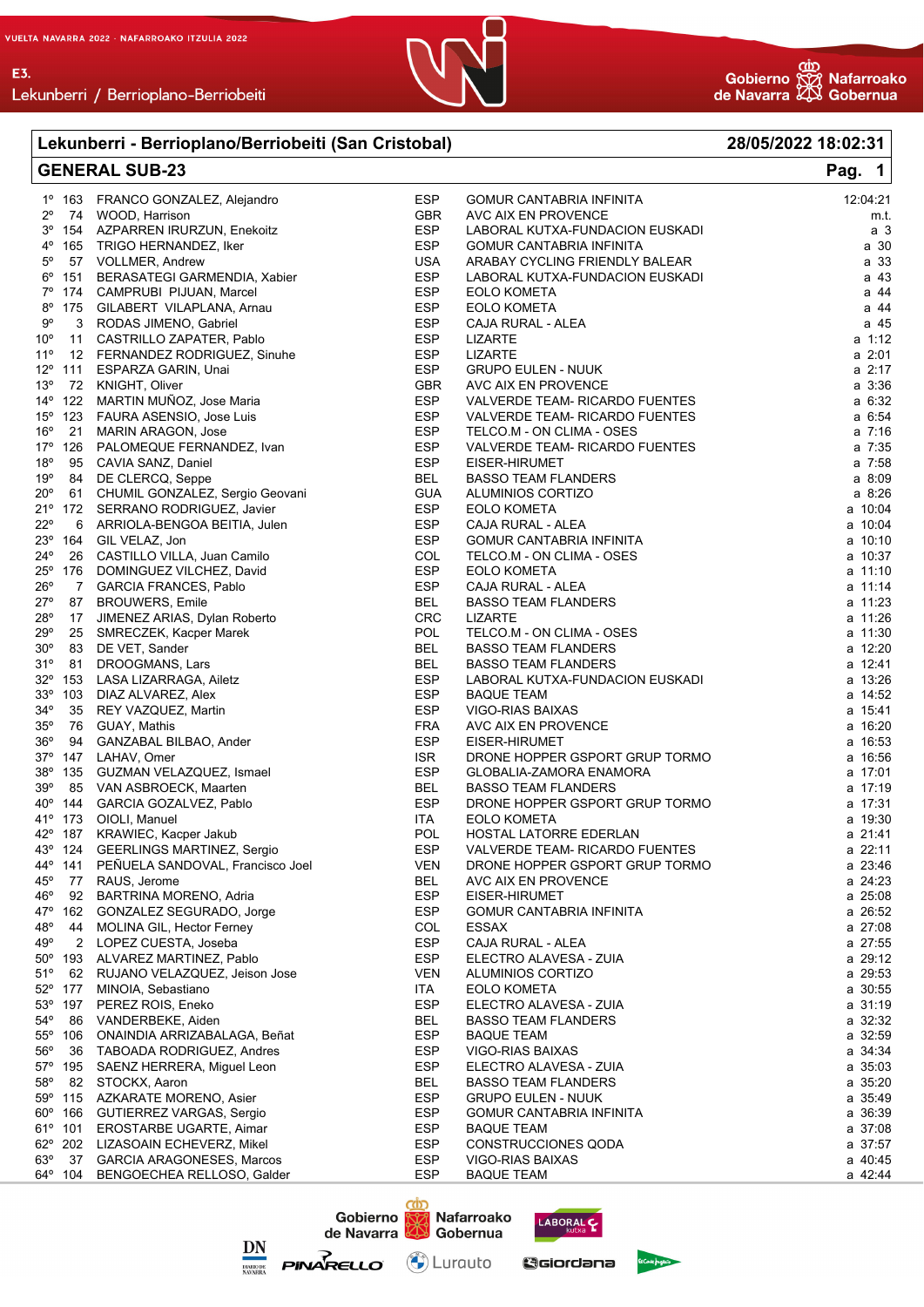

# Lekunberri / Berrioplano-Berriobeiti

|                     | Lekunberri - Berrioplano/Berriobeiti (San Cristobal) | 28/05/2022 18:02:31 |                                       |           |
|---------------------|------------------------------------------------------|---------------------|---------------------------------------|-----------|
|                     | <b>GENERAL SUB-23</b>                                | Pag. 2              |                                       |           |
| $65^\circ$<br>127   | LOZANO NAVARRO, Adrian                               | <b>ESP</b>          | <b>VALVERDE TEAM- RICARDO FUENTES</b> | a 42:47   |
| 66°<br>16           | AZNAR VIJUESCA, Unai                                 | <b>ESP</b>          | <b>LIZARTE</b>                        | a 42:48   |
| $67^\circ$<br>5     | FERNANDEZ GARCIA, Samuel                             | <b>ESP</b>          | CAJA RURAL - ALEA                     | a 44:17   |
| 68°<br>137          | MENDOZA FREITEZ, David Jose                          | <b>VEN</b>          | <b>GLOBALIA-ZAMORA ENAMORA</b>        | a 44:19   |
| $69^\circ$<br>14    | URIARTE BELZUNEGI, Diego                             | <b>ESP</b>          | <b>LIZARTE</b>                        | a 44:43   |
| $70^{\circ}$<br>96  | URIONABARRENETXEA ARANBARRI, Asier                   | <b>ESP</b>          | EISER-HIRUMET                         | a 45:14   |
| 71°<br>155          | MINTEGI CLAVER, Iker                                 | <b>ESP</b>          | LABORAL KUTXA-FUNDACION EUSKADI       | a 45:53   |
| $72^{\circ}$<br>156 | LORENZO PENA, Sergio                                 | <b>ESP</b>          | LABORAL KUTXA-FUNDACION EUSKADI       | a 46:21   |
| 73°<br>192          | AROZENA DOMINGUEZ, Aner                              | <b>ESP</b>          | ELECTRO ALAVESA - ZUIA                | a 46:22   |
| 74°<br>203          | URANGA ODRIOZOLA, Jagoba                             | <b>ESP</b>          | <b>CONSTRUCCIONES QODA</b>            | a 47:26   |
| 75°<br>194          | PILECEK, Jakub                                       | <b>CZE</b>          | ELECTRO ALAVESA - ZUIA                | a 47:49   |
| $76^\circ$<br>13    | CARRASCOSA MILLER, Pablo                             | <b>ESP</b>          | <b>LIZARTE</b>                        | a 51:30   |
| $77^\circ$<br>73    | FONTENAY, Nathan                                     | <b>FRA</b>          | AVC AIX EN PROVENCE                   | a 51:33   |
| 78°<br>152          | ARAKAMA ZEBERIO, Jon                                 | <b>ESP</b>          | LABORAL KUTXA-FUNDACION EUSKADI       | a 54:05   |
| 79°<br>46           | HOPKINS, Kaden Luke                                  | <b>BER</b>          | <b>ESSAX</b>                          | a 54:36   |
| $80^\circ$<br>24    | JURIO SESMA, Jon                                     | <b>ESP</b>          | TELCO.M - ON CLIMA - OSES             | a 59:35   |
| $81^{\circ}$ 201    | OCAÑA GOIKOETXEA, Andoni                             | <b>ESP</b>          | <b>CONSTRUCCIONES QODA</b>            | a 1:00:35 |
| $82^{\circ}$<br>31  | ARA PEREZ, Pablo                                     | <b>ESP</b>          | <b>VIGO-RIAS BAIXAS</b>               | a 1:00:38 |
| $83^\circ$<br>136   | <b>REBOLLO MARTIN, Jose</b>                          | <b>ESP</b>          | <b>GLOBALIA-ZAMORA ENAMORA</b>        | a 1:02:21 |
| 84°<br>182          | IRIGOYEN IRAZOKI, Mikel                              | <b>ESP</b>          | <b>HOSTAL LATORRE EDERLAN</b>         | a 1:05:28 |
| $85^\circ$<br>66    | ROJAS VALDEZ, Carlos Santiago                        | <b>MEX</b>          | ALUMINIOS CORTIZO                     | a 1:08:25 |
| $86^{\circ}$<br>157 | LOPEZ ISLA, Ander                                    | <b>ESP</b>          | LABORAL KUTXA-FUNDACION EUSKADI       | a 1:09:59 |
| $87^\circ$<br>185   | RUBIO CALVO, Guillermo                               | <b>ESP</b>          | <b>HOSTAL LATORRE EDERLAN</b>         | a 1:10:43 |
| $88^\circ$<br>191   | <b>ARROIABE MELO, Erik</b>                           | <b>ESP</b>          | ELECTRO ALAVESA - ZUIA                | a 1:11:52 |

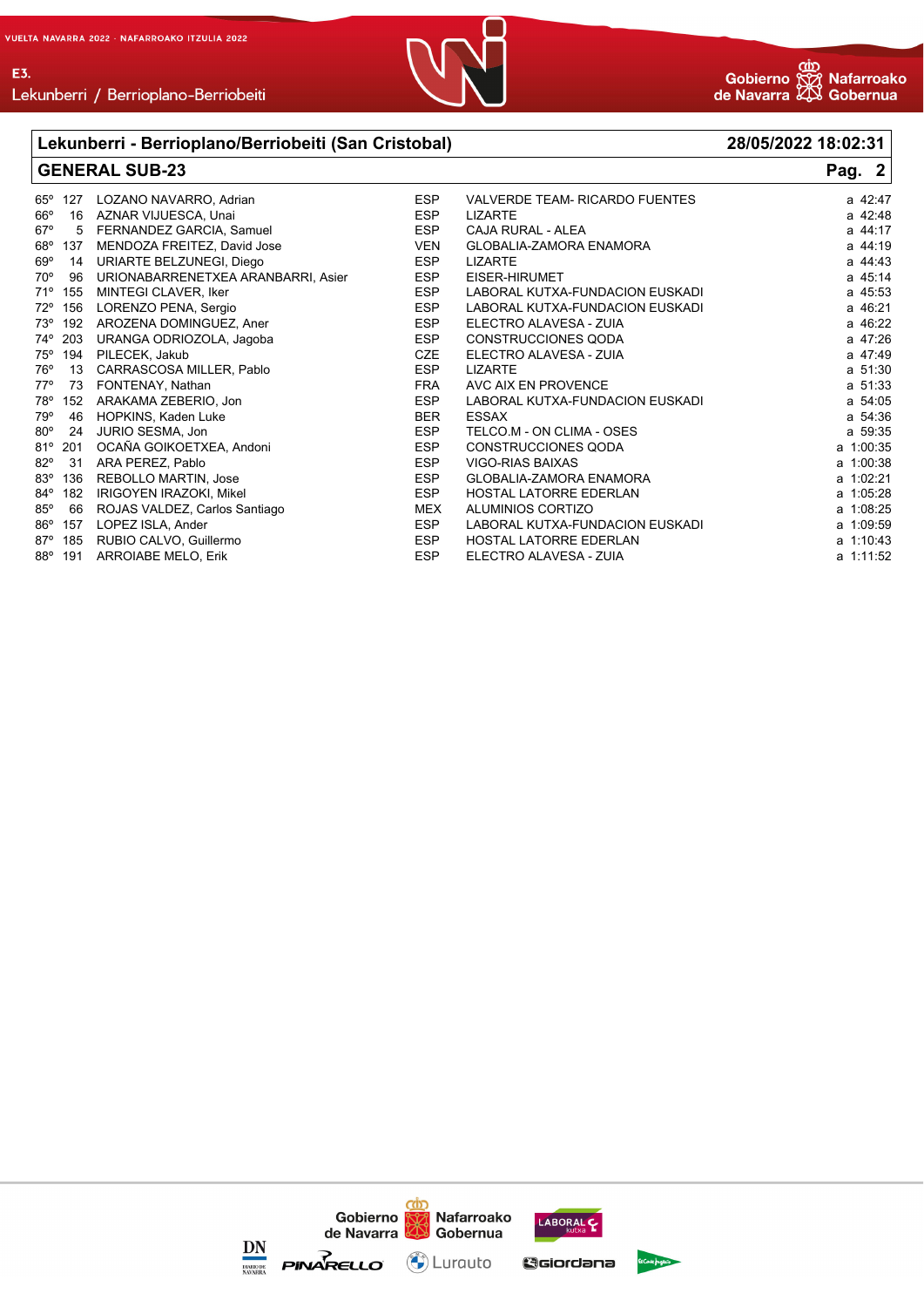E3.



#### **GENERAL EQUIPOS**

| 1 <sup>0</sup>  |                                       |             |            |
|-----------------|---------------------------------------|-------------|------------|
| $2^{\circ}$     | <b>EOLO KOMETA</b>                    | <b>ACES</b> | 36:15:43   |
|                 | <b>GOMUR CANTABRIA INFINITA</b>       | <b>GOMU</b> | $a \t7:12$ |
| 3 <sup>o</sup>  | TELCO.M - ON CLIMA - OSES             | <b>TELO</b> | a 8:35     |
| $4^{\circ}$     | LABORAL KUTXA-FUNDACION EUSKADI       | <b>LABO</b> | a 10:47    |
| 5 <sup>o</sup>  | <b>VALVERDE TEAM- RICARDO FUENTES</b> | <b>VA22</b> | a 11:57    |
| $6^{\circ}$     | <b>LIZARTE</b>                        | <b>LIZA</b> | a 11:59    |
| $7^\circ$       | AVC AIX EN PROVENCE                   | <b>PROV</b> | a 13:46    |
| $8^{\circ}$     | CAJA RURAL - ALEA                     | CAJA        | a 18:13    |
| $9^{\circ}$     | <b>BASSO TEAM FLANDERS</b>            | <b>FLAN</b> | a 24:57    |
| 10 <sup>o</sup> | DRONE HOPPER GSPORT GRUP TORMO        | <b>DRON</b> | a 27:35    |
| 11 <sup>°</sup> | EISER-HIRUMET                         | <b>EISE</b> | a 44:00    |
| $12^{\circ}$    | <b>GRUPO EULEN - NUUK</b>             | <b>EULE</b> | a 45:18    |
| 13 <sup>°</sup> | ARABAY CYCLING FRIENDLY BALEAR        | ARAM        | a 46:21    |
| $14^{\circ}$    | VIGO-RIAS BAIXAS                      | <b>RIAS</b> | a 56:49    |
| $15^{\circ}$    | <b>GLOBALIA-ZAMORA ENAMORA</b>        | eglo        | a 1:17:09  |
| 16 <sup>o</sup> | <b>BAQUE TEAM</b>                     | <b>BAQT</b> | a 1:21:28  |
| $17^{\circ}$    | <b>ESSAX</b>                          | <b>XASS</b> | a 1:22:16  |
| 18 <sup>o</sup> | FLECTRO ALAVESA - ZUIA                | <b>ELEC</b> | a 1:29:14  |
| 19°             | ALUMINIOS CORTIZO                     | <b>CORT</b> | a 1:31:22  |
| $20^{\circ}$    | <b>CONSTRUCCIONES QODA</b>            | QODA        | a 1:47:07  |
| 21°             | <b>HOSTAL LATORRE EDERLAN</b>         | LAED        | a 1:55:21  |

#### **GENERAL NAVARROS**

|             |                 | 1º 111 ESPARZA GARIN, Unai       | <b>ESP</b> | <b>GRUPO EULEN - NUUK</b>       | 12:06:38  |
|-------------|-----------------|----------------------------------|------------|---------------------------------|-----------|
|             |                 | 2º 164 GIL VELAZ, Jon            | <b>ESP</b> | <b>GOMUR CANTABRIA INFINITA</b> | a 7:53    |
|             |                 | 3º 153 LASA LIZARRAGA, Ailetz    | <b>ESP</b> | LABORAL KUTXA-FUNDACION EUSKADI | a 11:09   |
|             |                 | 4° 202 LIZASOAIN ECHEVERZ, Mikel | <b>ESP</b> | CONSTRUCCIONES QODA             | a 35:40   |
|             | $5^{\circ}$ 181 | AZCONA URIARTE, Miquel           | <b>ESP</b> | <b>HOSTAL LATORRE EDERLAN</b>   | a 37:58   |
| $6^{\circ}$ |                 | 16 AZNAR VIJUESCA, Unai          | <b>ESP</b> | LIZARTE                         | a 40:31   |
|             | 7° 14           | URIARTE BELZUNEGI, Diego         | <b>ESP</b> | <b>LIZARTE</b>                  | a 42:26   |
|             |                 | 8º 155 MINTEGI CLAVER, Iker      | <b>ESP</b> | LABORAL KUTXA-FUNDACION EUSKADI | a 43:36   |
|             | $9^{\circ}$ 24  | JURIO SESMA. Jon                 | <b>ESP</b> | TELCO.M - ON CLIMA - OSES       | a 57:18   |
|             |                 | 10° 201 OCAÑA GOIKOETXEA, Andoni | <b>ESP</b> | CONSTRUCCIONES QODA             | a 58:18   |
|             |                 | 11º 182 IRIGOYEN IRAZOKI. Mikel  | <b>ESP</b> | <b>HOSTAL LATORRE EDERLAN</b>   | a 1:03:11 |

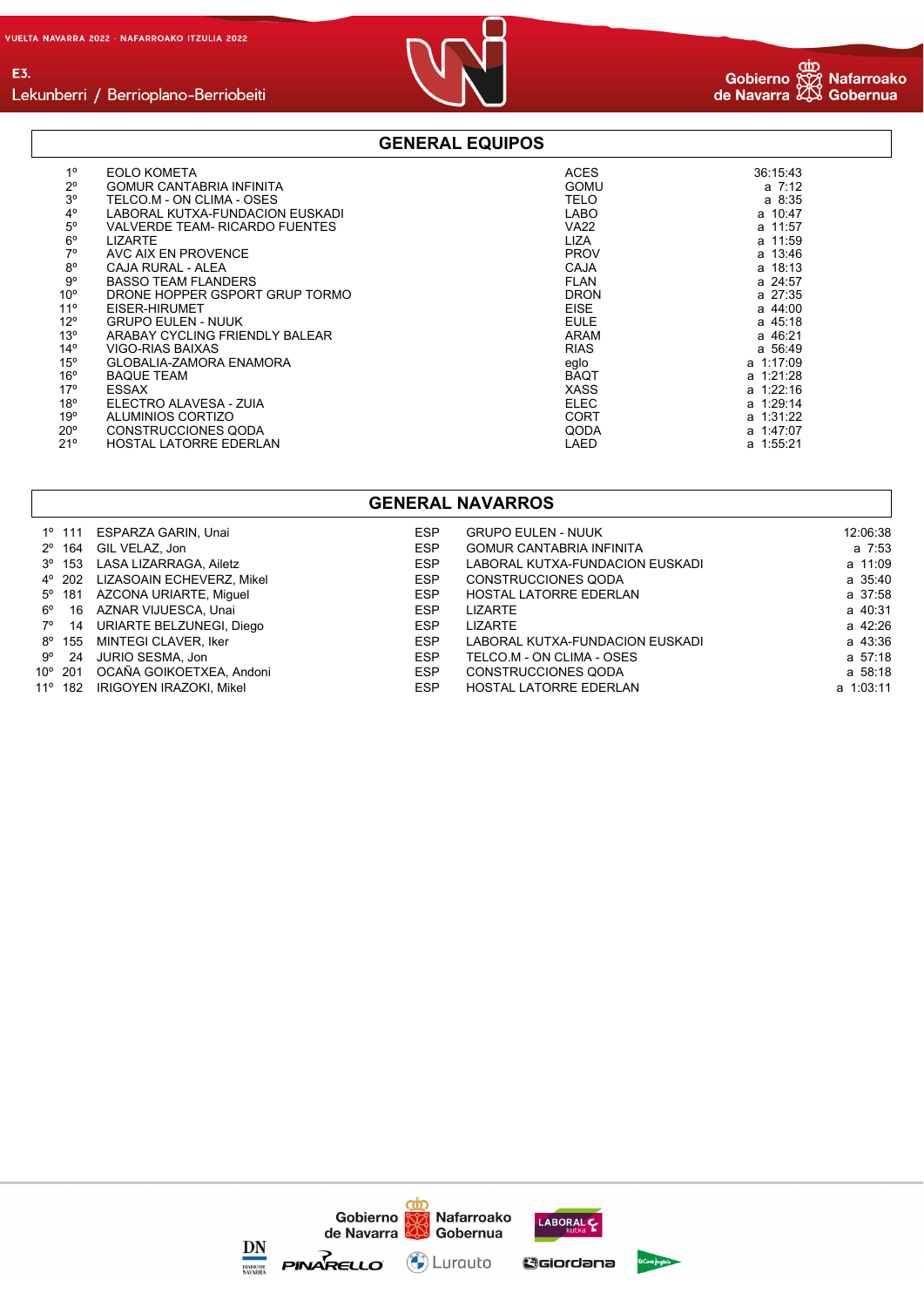

Lekunberri / Berrioplano-Berriobeiti

## **Lekunberri - Berrioplano/Berriobeiti (San Cristobal)**

|                 |             |                          | <b>ORDEN DE COCHES PARA LA 4</b> |
|-----------------|-------------|--------------------------|----------------------------------|
| 1 <sup>0</sup>  | <b>GOMU</b> | $\sim$                   | <b>GOMUR CANTABRIA INFINITA</b>  |
| $2^{\circ}$     | <b>PROV</b> | $\sim$                   | AVC AIX EN PROVENCE              |
| 3 <sup>o</sup>  | <b>LABO</b> | $\blacksquare$           | LABORAL KUTXA-FUNDACION EUSKADI  |
| $4^{\circ}$     | ARAM        | $\overline{\phantom{0}}$ | ARABAY CYCLING FRIENDLY BALEAR   |
| $5^{\circ}$     | <b>ACES</b> |                          | <b>EOLO KOMETA</b>               |
| $6^{\circ}$     | <b>CAJA</b> | $\blacksquare$           | CAJA RURAL - ALEA                |
| $7^\circ$       | <b>TELO</b> | $\sim$                   | TELCO.M - ON CLIMA - OSES        |
| $8^{\circ}$     | LIZA        |                          | <b>LIZARTE</b>                   |
| $9^{\circ}$     | <b>EULE</b> | $\sim$                   | <b>GRUPO EULEN - NUUK</b>        |
| 10 <sup>o</sup> | <b>VA22</b> |                          | VALVERDE TEAM- RICARDO FUENTES   |
| 11 <sup>°</sup> | <b>EISE</b> |                          | EISER-HIRUMET                    |
| $12^{\circ}$    | <b>FLAN</b> | $\sim$                   | <b>BASSO TEAM FLANDERS</b>       |
| 13 <sup>°</sup> | <b>CORT</b> |                          | <b>ALUMINIOS CORTIZO</b>         |
| $14^{\circ}$    | <b>RIAS</b> |                          | VIGO-RIAS BAIXAS                 |
| $15^{\circ}$    | <b>DRON</b> | $\overline{\phantom{0}}$ | DRONE HOPPER GSPORT GRUP TORMO   |
| $16^{\circ}$    | <b>XASS</b> | $\blacksquare$           | <b>ESSAX</b>                     |
| 17 <sup>°</sup> | <b>BAQT</b> | $\blacksquare$           | <b>BAQUE TEAM</b>                |
| $18^{\circ}$    | eglo        |                          | <b>GLOBALIA-ZAMORA ENAMORA</b>   |
| 19°             | LAED        | $\sim$                   | <b>HOSTAL LATORRE EDERLAN</b>    |
| $20^{\circ}$    | <b>ELEC</b> | $\overline{\phantom{0}}$ | ELECTRO ALAVESA- ZUIA            |
| 21°             | QODA        | $\blacksquare$           | <b>CONSTRUCCIONES QODA</b>       |

#### **PORTADORES DE MAILLOTS Y TROFEOS**

| <b>GRAL. INDIVIDUAL</b>         | ROJO                   | LABORAL KUTXA   | 163 FRANCO GONZALEZ, Alejandro | GOMU        |
|---------------------------------|------------------------|-----------------|--------------------------------|-------------|
| <b>GRAL. PUNTOS</b>             | NEGRO.                 | PINARELLO       | 74 WOOD, Harrison              | <b>PROV</b> |
| <b>GRAL. MONTAÑA</b>            | AZUL-TOPOS BLA LURAUTO |                 | 27 FORQUES, Romaric            | TELO I      |
| <b>GRAL. METAS VOLANT VERDE</b> |                        | EL CORTE INGLES | 101 EROSTARBE UGARTE, Aimar    | <b>BAQT</b> |